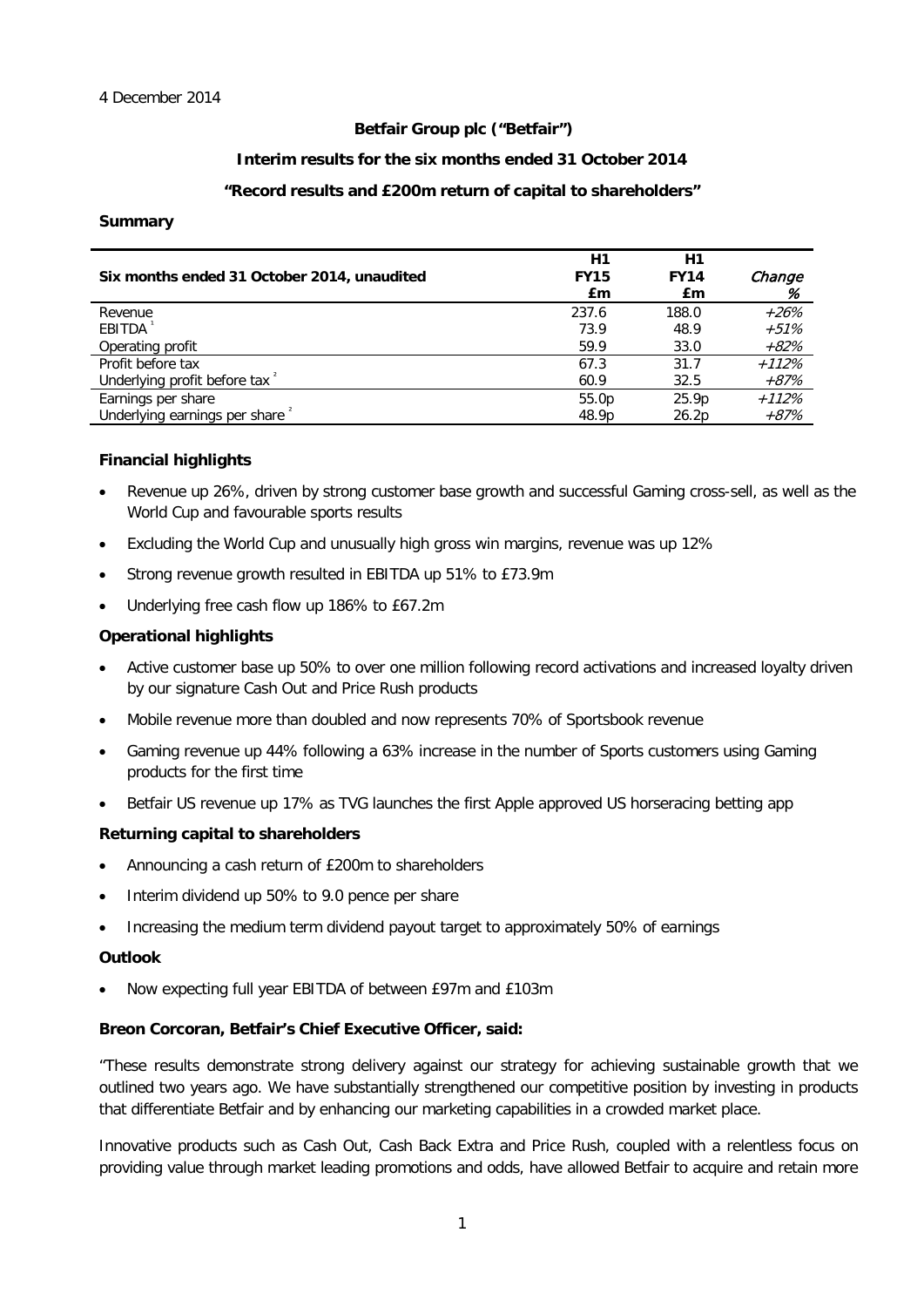customers than ever before. Over one million customers bet with us in the first half of the year, a 50% increase on last year.

Our focus on regulated jurisdictions is also paying off. Revenues from sustainable markets grew by 32% in the first half of the year and now contribute more than 80% of total revenues.

Betfair has also delivered considerable operational gearing and, as a result, strong top line growth has led to substantial EBITDA margin expansion and strong cash generation. In the last 12 months, Betfair has generated underlying free cash flow of £114.1m and had £271.4m of corporate cash at 31 October.

In view of this, and the substantial cash flow generated, we are today announcing a £200m return of capital to shareholders and an increase in our targeted dividend payout ratio.

This will leave Betfair with a more efficient capital structure whilst retaining flexibility to invest in the business and pursue strategic options.

The performance in the first six months of the year, coupled with the momentum we take into the second half, means we now expect EBITDA for the full year to be between £97m and £103m."

<sup>1</sup> EBITDA is defined as Group operating profit before net finance income / (expense), tax, depreciation and amortisation.

#### **For more information, please contact:**

Paul Rushton, Investor Relations Tel: +44 20 8834 6139

James Midmer, Corporate Communications Tel: +44 20 8834 6843

## Analyst and investor results webcast

There will be a live webcast of the results presentation at 10.15 a.m. GMT. Please pre-register for access to the webcast by visiting the Group website (http://corporate.betfair.com). A copy of the webcast and slide presentation given at the meeting will be available on the Group's website later today.

<sup>&</sup>lt;sup>2</sup> Underlying figures for the current period exclude the £6.4m gain recognised on the disposal of Betfair's stake in Betfair Australia. Underlying figures for the prior year exclude net foreign exchange losses and the associated tax effect of the adjustment. A reconciliation of reported figures to underlying figures is set out on page 10.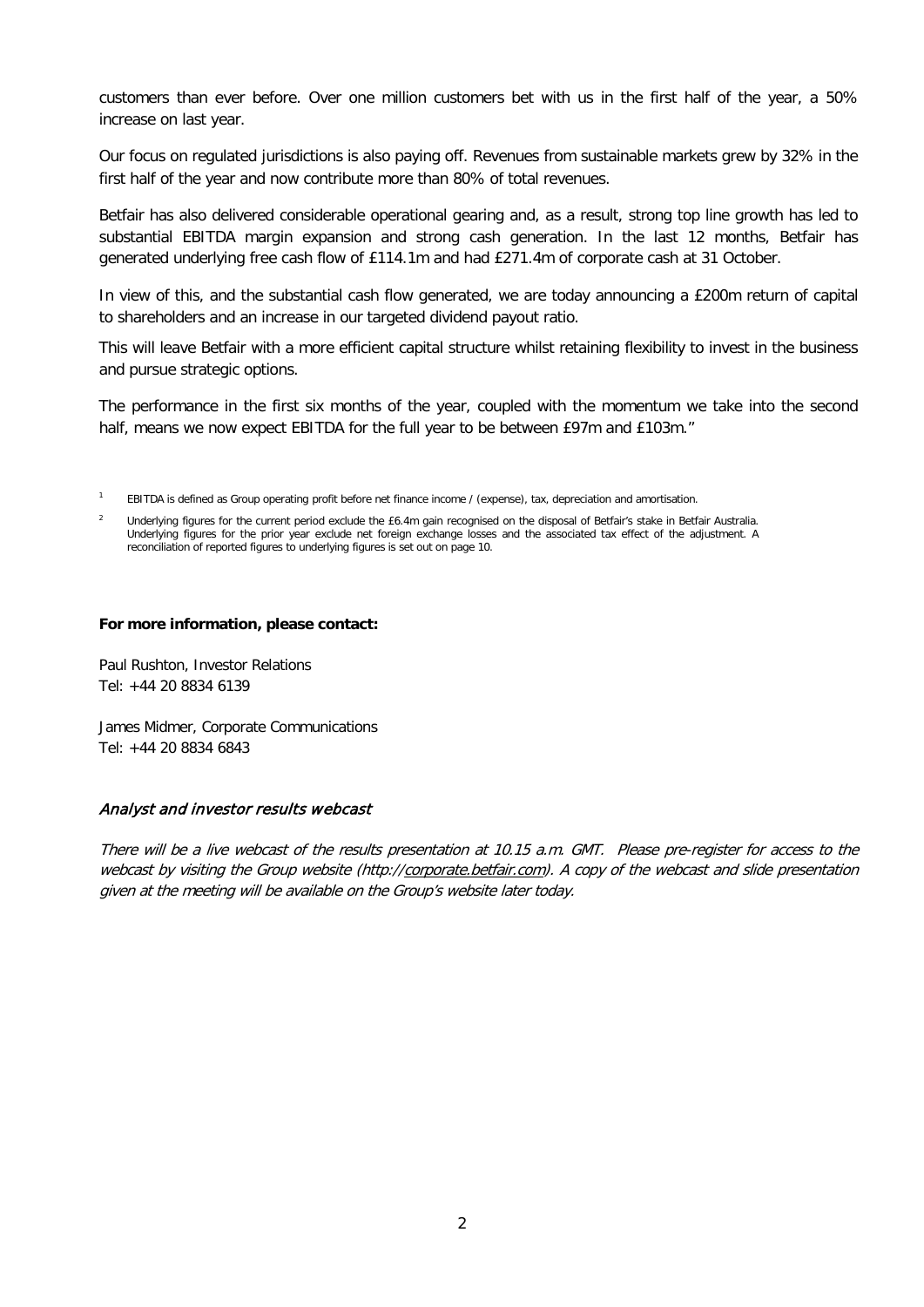## **OVERVIEW**

Revenue increased by 26% to £237.6m (H1 FY14: £188.0m), with strong growth across Sports, Gaming and Betfair US. Revenue benefited from the World Cup (£15.9m) and unusually high gross win margins (£11.8m outside of the World Cup). Adjusting for these items, revenue increased by 12%.

The strong revenue growth, coupled with careful cost control, led to a 51% increase in EBITDA to £73.9m (H1 FY14: £48.9m).

We have made good progress towards delivering our goal of achieving sustainable growth by:

- Focussing on sustainable markets;
- Investing in our product and brand to address a wider recreational market;
- Growing our business internationally; and
- Expanding operating margins.

## Focus on sustainable markets

We continue to focus investment in markets that have sufficient regulatory visibility. This results in lower risk of unfavourable regulatory outcomes and increases the quality of our earnings.

Regulated markets have driven our overall growth, with sustainable revenue up 32%. Excluding the World Cup, and adjusting for abnormal gross win margins, sustainable revenue was up 18%.

Revenue from other markets was up 7%, also boosted by the World Cup and high gross win margins. Adjusting for these items, revenue from these countries was down 11%, which was broadly in line with expectations. There were no major market closures in the period, although we have withdrawn the Exchange from Austria in the second quarter and will shortly exit from Singapore.

Following positive outcomes in Italy and Bulgaria, where our Exchange is now licensed, and Spain, where we operate licensed Sportsbook and Gaming products and now have an opportunity to apply for an Exchange licence, sustainable markets are now defined as: UK, Australia, Bulgaria, Denmark, Gibraltar, Ireland, Italy, Malta, Spain and USA. These countries now contribute 81% of Group revenues (H1 FY14: 77%).

## Investment in product and brand

We believe product differentiation is vital when competing in a crowded marketplace. Our recent investor event highlighted the role of product as not only a key driver in acquiring customers, but also as a means of increasing customer loyalty and engagement.

We have a unique ability to differentiate our product by integrating the Exchange and Sportsbook, and we are focussed on developing intuitive products that access the best features of both platforms.

Our pioneering Cash Out product is the second most cited reason why customers join Betfair and we continue to improve the product to extend its lead over competitors' products. One such enhancement is Cash Out+, which allows bets to be partially cashed out, has proved popular. So far this year, customers have used Cash Out over ten million times.

Price Rush, where we boost the odds offered on certain Sportsbook bets by matching them seamlessly on the Exchange, is helping to reduce customer churn and increase engagement. In some markets, for example 'Correct Score', approximately 75% of bets receive a Price Rush. In H1, when a bet received a Price Rush, the average boost to odds was 24%.

We have recently commenced trials of a cross-market liquidity matching mechanism on the Exchange. The functionality will enable the liquidity on connected Exchange markets, such as Match Odds and Draw No Bet, to be interlinked. This will improve liquidity, and provide a better customer experience, in ancillary markets.

We continue to support our product development with substantial marketing spend. To supplement our presence across the major television platforms, we use high profile partnerships to extend our brand.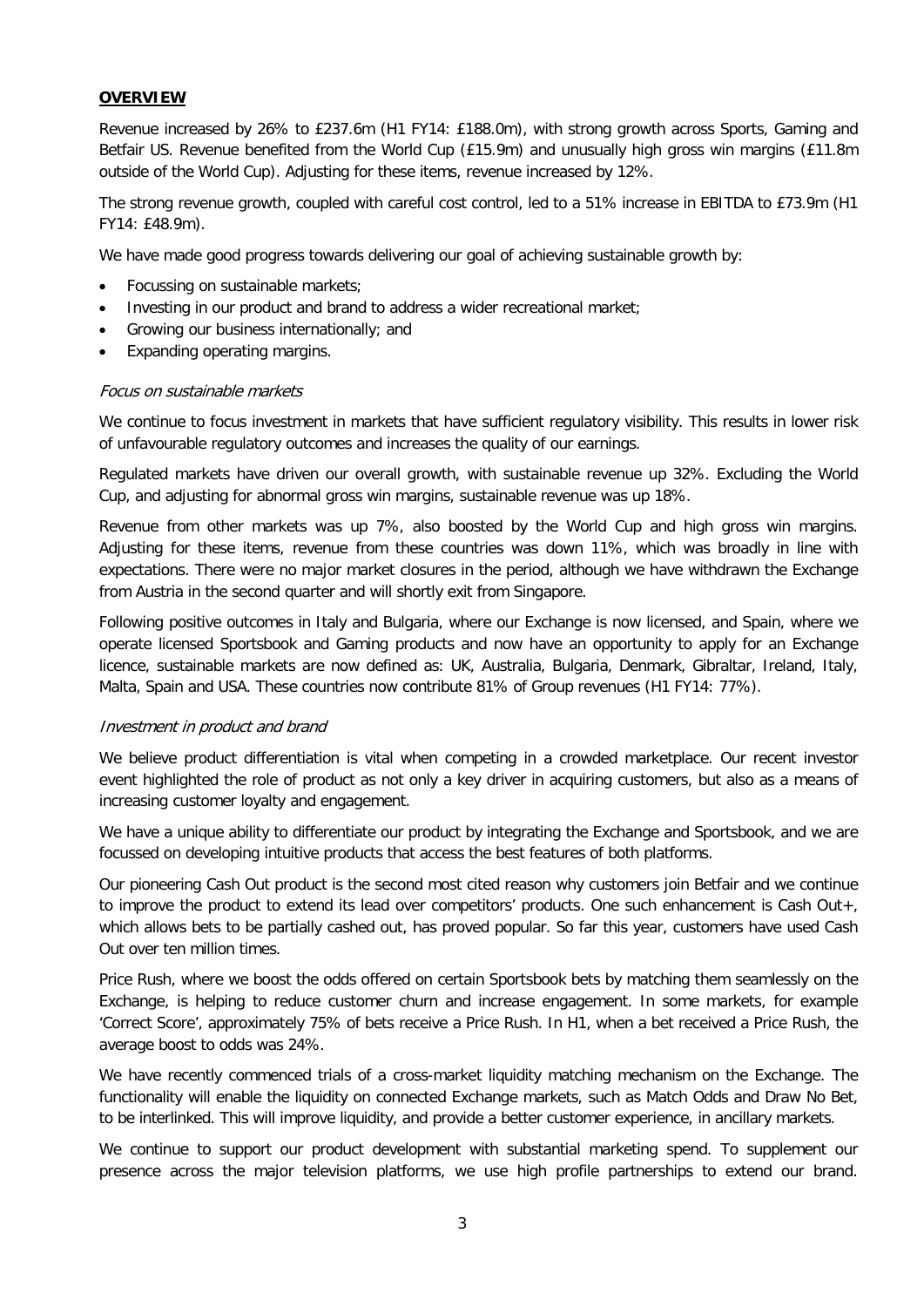Examples include the well-read Paul Nichols and Ryan Moore blogs, and a recently signed partnership with Liverpool Football Club.

## International

We are focussed on achieving sustainable international expansion and now operate fully licensed sports betting and gaming operations in Italy, Denmark, Spain, Bulgaria and the USA.

Italy remains a priority for product investment as we seek to close competitive gaps. Over the period, we have expanded the number of football matches offered in-play on the Exchange and Sportsbook, although further investment is required to match the best operators in the market.

We were pleased to become the only operator to offer Cash Out in Italy following the launch of the product on our Exchange in September. We believe this could be a key driver of acquisition and retention in Italy.

Following these product improvements we have started to invest in TV advertising and have seen encouraging recent trends in customer acquisition.

Other product changes in international regulated markets include the introduction of a Sportsbook to Denmark and Bulgaria.

In unregulated international markets we have seen a stable performance from the Exchange, with some growth from the World Cup being offset by regulatory changes in a few minor jurisdictions. Gaming revenues actually increased due to more effective cross-sell and the higher number of customers active during the World Cup.

## Expanding operating margins

Betfair's business model benefits from scale due to the fixed nature of much of our cost base and the scalability of our platform.

During the period, excluding marketing costs which increased by 20% due to World Cup related expenditure, operating costs increased by just 1%. This was despite revenue growth of 26% and resulted in operating margin expansion, with EBITDA margin increasing to 31.1% (H1 FY14: 26.0%).

This, in turn, led to a strong increase in underlying free cash flow, which was up 186% to £67.2m.

## Disposal of Betfair Australia stake

During the period we announced the sale of our 50% stake in Betfair Australia to our joint venture partner Crown Resorts Limited. Betfair will now supply the Exchange to Crown on a B2B basis in the region.

We are pleased to have signed this long term agreement that facilitates our continued participation in the fast-growing, licensed Australian market alongside a partner with a strong local presence.

We also believe the deal represents a new and profitable operating model for the Exchange.

## Return of capital to shareholders

We have recently completed a review of Betfair's capital structure and our medium term capital requirements.

This review has concluded that Betfair has a strong balance sheet that has been advantageous during uncertain times in the gaming sector. The successful execution of our strategy has led to the Group's cash balance increasing to £271.4m (H1 FY14: £171.3m) and, consequently, the Board believes it is appropriate to make a £200m return of capital to shareholders. We believe this return balances certainty of capital return, prudence and our wish to maintain financial flexibility should value enhancing investment opportunities emerge.

Recognising the strength of our cash flow characteristics, we are also updating our dividend policy. We will continue to target a sustainable, progressive dividend, but will now target a payout ratio of approximately 50% in the medium term.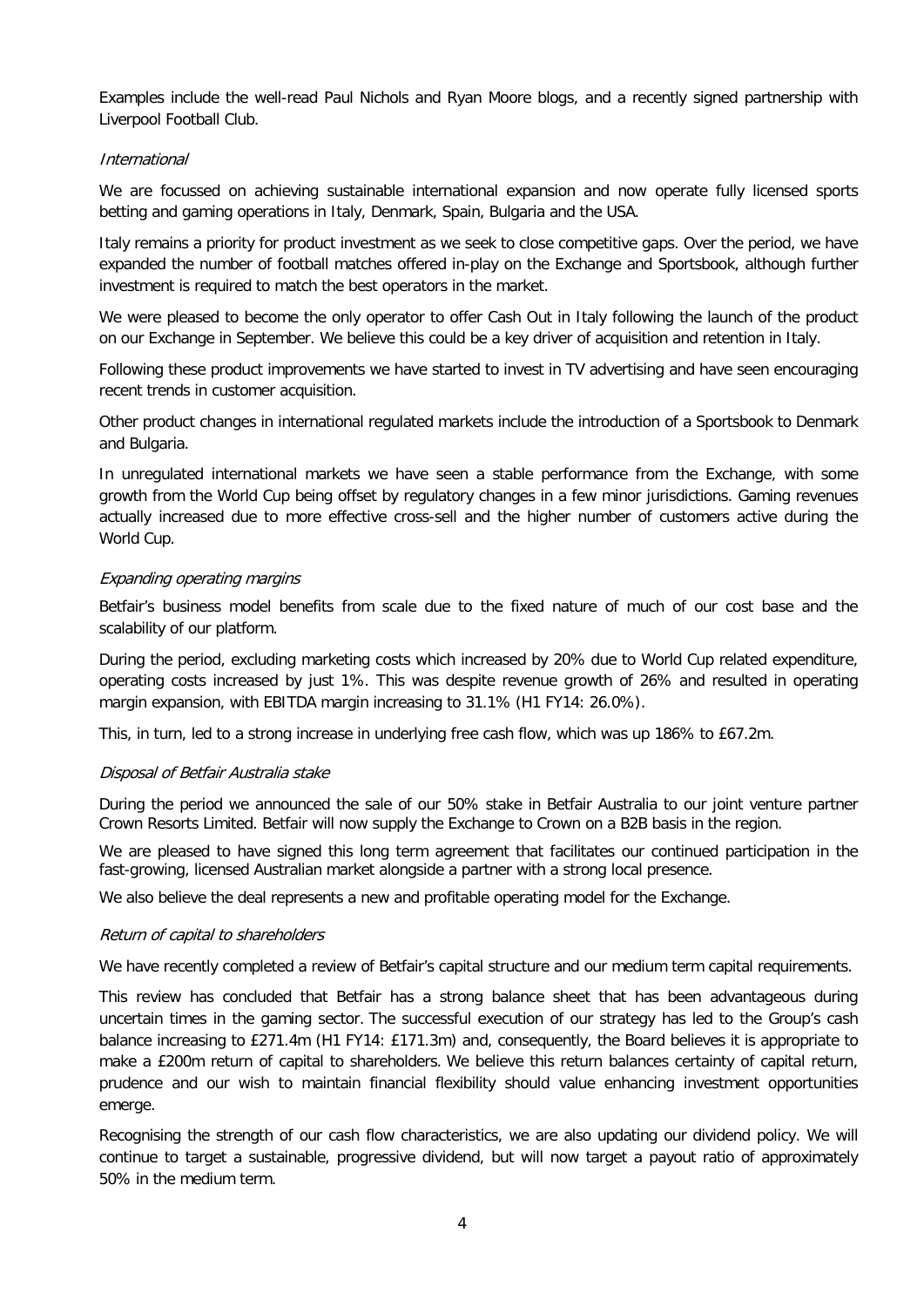We will continue to enjoy healthy cash generation and have the capacity to add leverage, if necessary, to take part in any industry consolidation. In the meantime, and subject to Betfair's ongoing capital requirements and pipeline of opportunities, we will also look to make share buy-backs to further enhance shareholder returns.

Shareholders will be asked to approve the return of capital at a General Meeting in January and a circular with details of the return will be distributed shortly.

## Clarification to CEO Joining Award

At the General Meeting, shareholders will also be asked to approve a clarification of the performance conditions in the Joining Award relating to Betfair's CEO, Breon Corcoran. Following extensive consultation with shareholders, it is proposed that the performance conditions are amended so as to remove the TSR component. This addresses a discrepancy between the understanding reached with Breon at the time of his recruitment and the subsequent option that was granted.

## **Outlook**

We continue to expect revenue from sustainable markets to grow in line with the market. We anticipate revenue from other countries falling, on average, by between 15% and 25% per annum as a result of market exits and our strategy of not investing in these regions.

The first half result, coupled with recent trading performance, means we now expect full year EBITDA of between £97m and £103m. This includes an estimated incremental cost of approximately £18m, following the introduction of the Point of Consumption gaming tax in the UK from 1 December 2014. If this tax was in place for the full year, we estimate that the cost would be approximately £44m.

| Revenue (£m)<br>Unaudited | Q1<br><b>FY15</b><br>£m | Q2<br><b>FY15</b><br>£m | H1<br><b>FY15</b><br>£m | Q1<br><b>FY14</b><br>£m | Q2<br><b>FY14</b><br>£m | H1<br><b>FY14</b><br>£m | Ο1<br>YoY<br>% | 02<br>YoY<br>% | H1<br>YoY<br>%           |
|---------------------------|-------------------------|-------------------------|-------------------------|-------------------------|-------------------------|-------------------------|----------------|----------------|--------------------------|
| <b>Sports</b>             | 83.0                    | 83.6                    | 166.6                   | 64.0                    | 69.9                    | 133.9                   | $+30%$         | $+20%$         | $+24%$                   |
| Gaming                    | 19.8                    | 22.2                    | 42.0                    | 13.7                    | 15.5                    | 29.2                    | $+45%$         | +43%           | $+44%$                   |
| <b>Betfair US</b>         | 14.2                    | 14.2                    | 28.4                    | 12.5                    | 11.8                    | 24.3                    | $+14%$         | $+20%$         | $+17%$                   |
| <b>Customer Funds</b>     | 0.3                     | 0.3                     | 0.6                     | 0.2                     | 0.4                     | 0.6                     | $+50\%$        | $-25%$         | $\overline{\phantom{a}}$ |
| <b>Total revenue</b>      | 117.3                   | 120.3                   | 237.6                   | 90.4                    | 97.6                    | 188.0                   | +30%           | $+23%$         | $+26%$                   |

## **OPERATING REVIEW**

## **Sports**

Sports revenue was up 24% to £166.6m (H1 FY14: £133.9m). This was driven in part by World Cup revenue of £15.9m, which was approximately double that generated from the previous major football tournament. Sports results were also very favourable to bookmakers in the period.

Betfair had a strong World Cup with products such as Cash Out and Price Rush put fully into play, alongside significant marketing investment and market-leading promotions. Prior to the tournament we launched integrated sports-casino native apps for iPad and iPhone, and it was the first World Cup to be dominated by mobile betting. The channel grew strongly and now accounts for 70% of our Sportsbook revenue. During the tournament we ran market-leading cash back offers if England lost and if matches went to extra time, which helped us to achieve a record number of new activations.

This momentum was carried forward into Q2, and we have seen strong growth in the number of active customers as we continue to offer leading value through attractive promotions and excellent pricing, on both the Sportsbook and Exchange. Examples of our market-leading promotions included paying eight places in The Open Championship golf and giving customers a free bet to the value of their stake if they backed a winner at 3/1 or more on Channel 4 races.

Sports results have been very favourable for bookmakers in recent months, with particularly strong gross margins in football. We recognise that it has been a painful period for many customers and we have upped our retention marketing activity accordingly.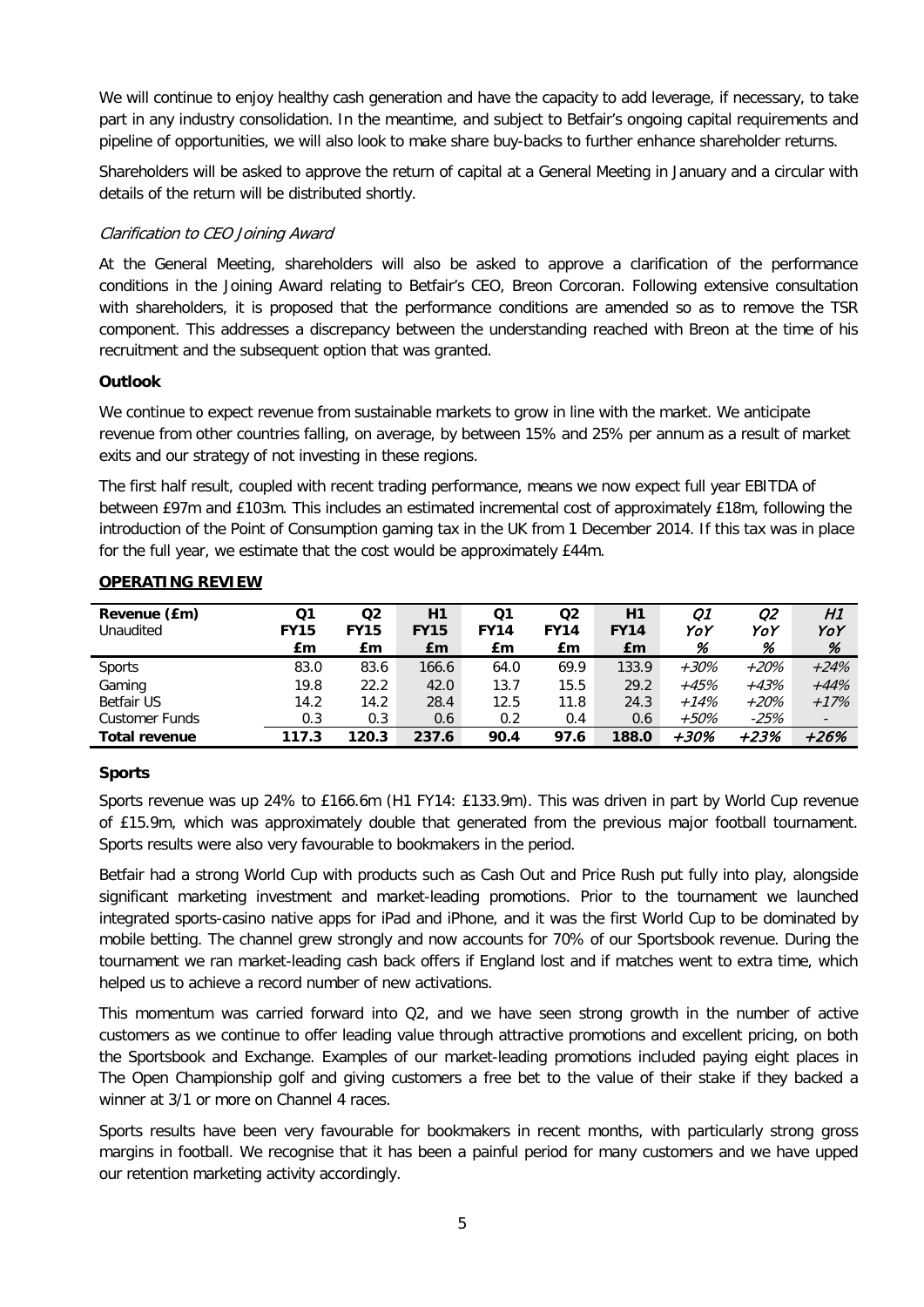The much better weather this year means that horseracing revenues have benefitted from fewer abandoned fixtures, and the Exchange performed strongly throughout the summer, including at Royal Ascot, where the large number of favourites winning showed the benefit of our diversified business model.

## **Gaming**

Gaming revenue increased by 44% to £42.0m (H1 FY14: £29.2m). The strong performance was driven by the increased number of Sports customers and successful cross-selling to these customers.

We have continued to build on the momentum seen in the second half of FY14, introducing 88 new Arcade games and launching new Casino and Arcade mobile apps. Several new features within these apps, including single sign-on and embedded games within sports, are designed to aid cross-sell from Sportsbook, which is the main source of new Gaming customers.

During the period, 63% more sports customers played gaming products for the first time than in the same period last year.

Mobile continues to be a key driver of growth in Gaming revenues, with revenue from the channel up 145%.

## **Betfair US**

Betfair US revenue increased by 17% to £28.4m (H1 FY14: £24.3m). Growth was mainly driven by TVG, where handle (which is the volume of wagers placed) and revenue increased by 15% and 17% respectively (both constant currency). This represents a good performance in the context of an overall decline in handle across the wider US horseracing market.

TVG continues to lead the way in the US horseracing betting industry and is now the market leading advanced deposit wagering operator, with an estimated market share of approximately 37%.

The key driver behind the growth in wagering was the mobile channel. TVG enjoyed an 85% increase in mobile wagering in the first half of the year following its launch of iPhone and iPad Apps.

Betfair's online casino in New Jersey was launched in November 2013 and has since performed well in a market that is so far smaller than originally expected. Betfair's total revenue in the first half was £1.9m, and we had an 11% share of the Casino market in October.

We recently entered into an agreement with Golden Nugget Casino, which will replace Trump Plaza as our land-based partner.

## **Regulation**

We continue to operate within an evolving regulatory environment and there have been a number of developments during the period.

## UK & Ireland

The UK's Point of Consumption licensing regulation came into force at the start of November. Betfair has been granted a licence, and will pay betting duty at a rate of 15% of revenue generated from UK-based customers, from 1 December 2014.

We recently contributed to the Industry Group for Responsible Gambling's review into its advertising code, which engaged with a wide range of stakeholders, including the Advertising Standards Authority and the Committee of Advertising Practice, and we await the UK Government's response.

The Irish Betting Amendment Bill, which proposes taxing online gaming at 15% of gross profits for exchanges, has been subject to delay and we now anticipate it being in place later in 2015. The Irish government is also considering introducing a new licensing system for operators, although the timeline for its introduction remains uncertain.

## International

We continue to engage within international markets where there is the prospect of fair and workable regulation.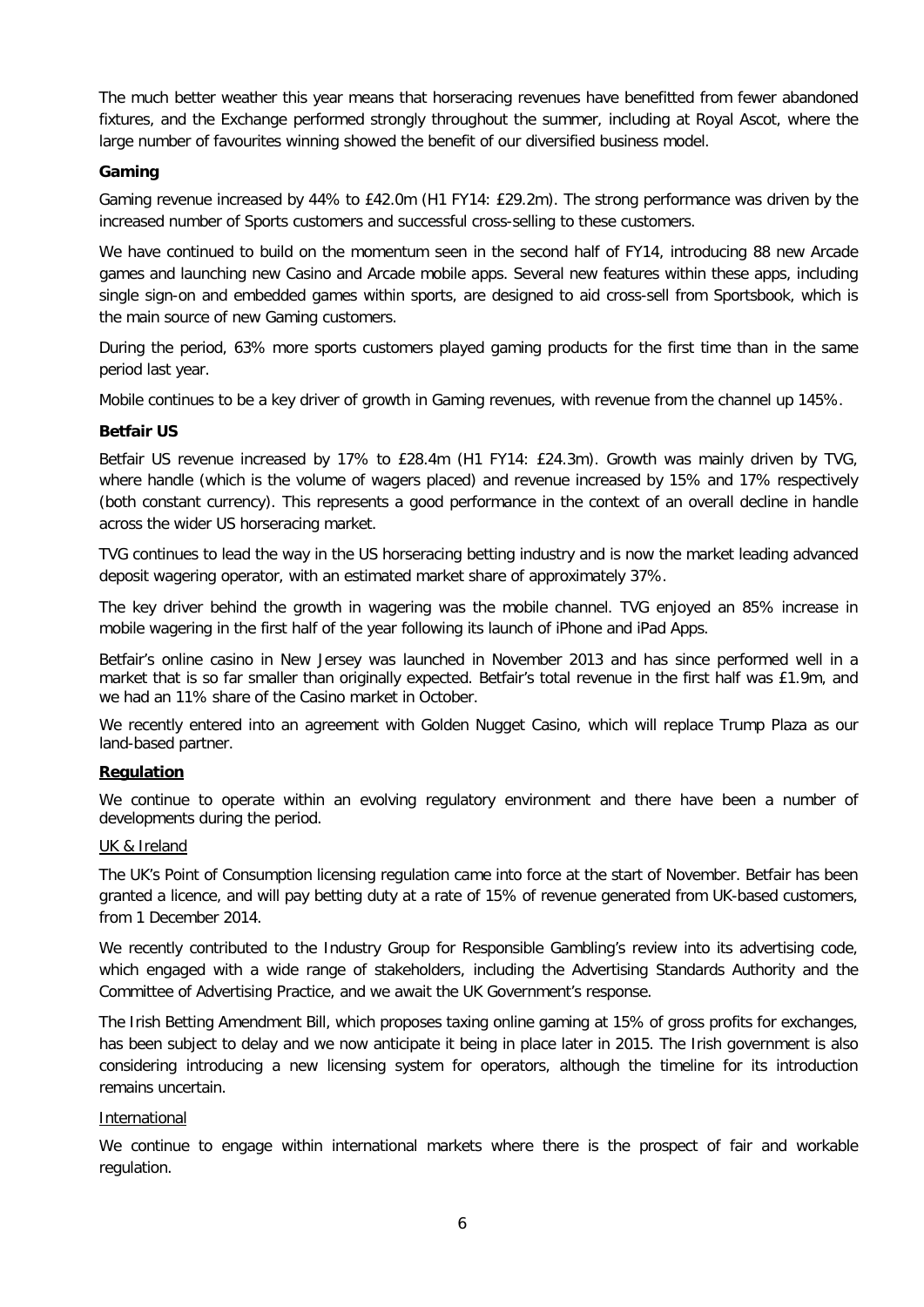Within the period we have seen encouraging developments in Spain, where the process for Exchange licensing has commenced. We have also noted recent developments in Sweden, where the European Commission is exerting pressure on the Government to open up the market.

Whilst we cannot predict with any degree of certainty, we continue to expect further market exits from territories where the future of online gaming regulation is unclear. We continue to monitor developments in certain Eastern European territories and significant uncertainty remains in Portugal as the country introduces new legislation.

This uncertainty further justifies our strategy of focusing on regulated jurisdictions.

## **FINANCIAL REVIEW**

## **Summary**

Revenue increased by 26% to £237.6m (H1 FY14: £188.0m) and EBITDA was up 51% to £73.9m (H1 FY14: £48.9m), with higher revenue partly offset by an associated increase in direct costs and higher gaming taxes, alongside additional marketing investment.

Reported profit before tax for the first six months of the year was £67.3m (H1 FY14: £31.7m), which included a £6.4m gain relating to the disposal of our joint venture in Australia, and earnings per share was up 112% to 55.0 pence (H1 FY14: 25.9 pence).

Underlying earnings per share, which excludes the gain on disposal, increased by 87% to 48.9 pence (H1 FY14: 26.2 pence).

| Six months ended 31 October 2014          | H1          | H1          | Change  |
|-------------------------------------------|-------------|-------------|---------|
|                                           | <b>FY15</b> | <b>FY14</b> | %       |
|                                           | £m          | £m          |         |
| Revenue                                   | 237.6       | 188.0       | $+26%$  |
| EBITDA <sup>1</sup>                       | 73.9        | 48.9        | $+51%$  |
| Operating profit                          | 59.9        | 33.0        | $+82%$  |
| Profit before tax                         | 67.3        | 31.7        | $+112%$ |
| Underlying profit before tax <sup>2</sup> | 60.9        | 32.5        | +87%    |
| Earnings per share                        | 55.0p       | 25.9p       | $+112%$ |
| Underlying earnings per share             | 48.9p       | 26.2p       | +87%    |

<sup>1</sup> EBITDA is defined as Group operating profit before net finance income / (expense), tax, depreciation and amortisation.

<sup>2</sup> Underlying figures for the current period exclude the £6.4m gain recognised on the disposal of Betfair's stake in Betfair Australia. Underlying figures for the prior year exclude net foreign exchange losses and the associated tax effect of the adjustment. A reconciliation of reported figures to underlying figures is set out on page 10.

## **Revenue**

| Revenue (£m)<br>Unaudited | Ο1<br><b>FY15</b><br>£m | Q2<br><b>FY15</b><br>£m | Η1<br><b>FY15</b><br>£m | Ο1<br><b>FY14</b><br>£m | Q2<br><b>FY14</b><br>£m | H1<br><b>FY14</b><br>£m | Ω1<br>YoY<br>% | Ω2<br>YoY<br>% | H1<br>YoY<br>% |
|---------------------------|-------------------------|-------------------------|-------------------------|-------------------------|-------------------------|-------------------------|----------------|----------------|----------------|
| Sustainable markets       | 93.7                    | 98.3                    | 192.0                   | 69.9                    | 75.4                    | 145.3                   | $+34%$         | $+30\%$        | $+32%$         |
| Other markets             | 23.6                    | 22.0                    | 45.6                    | 20.5                    | 22.2                    | 42.7                    | $+15%$         | $-1%$          | $+7%$          |
| <b>Total revenue</b>      | 117.3                   | 120.3                   | 237.6                   | 90.4                    | 97.6                    | 188.0                   | +30%           | +23%           | +26%           |

Revenue from sustainable markets in H1 FY15 was up 32%, driven by the World Cup, unusually high gross win margins and strong performances in Gaming and the US. Revenue from other markets was up 7%, with the World Cup and favourable gross win margins masking an underlying decline due to the focus of investment on sustainable markets.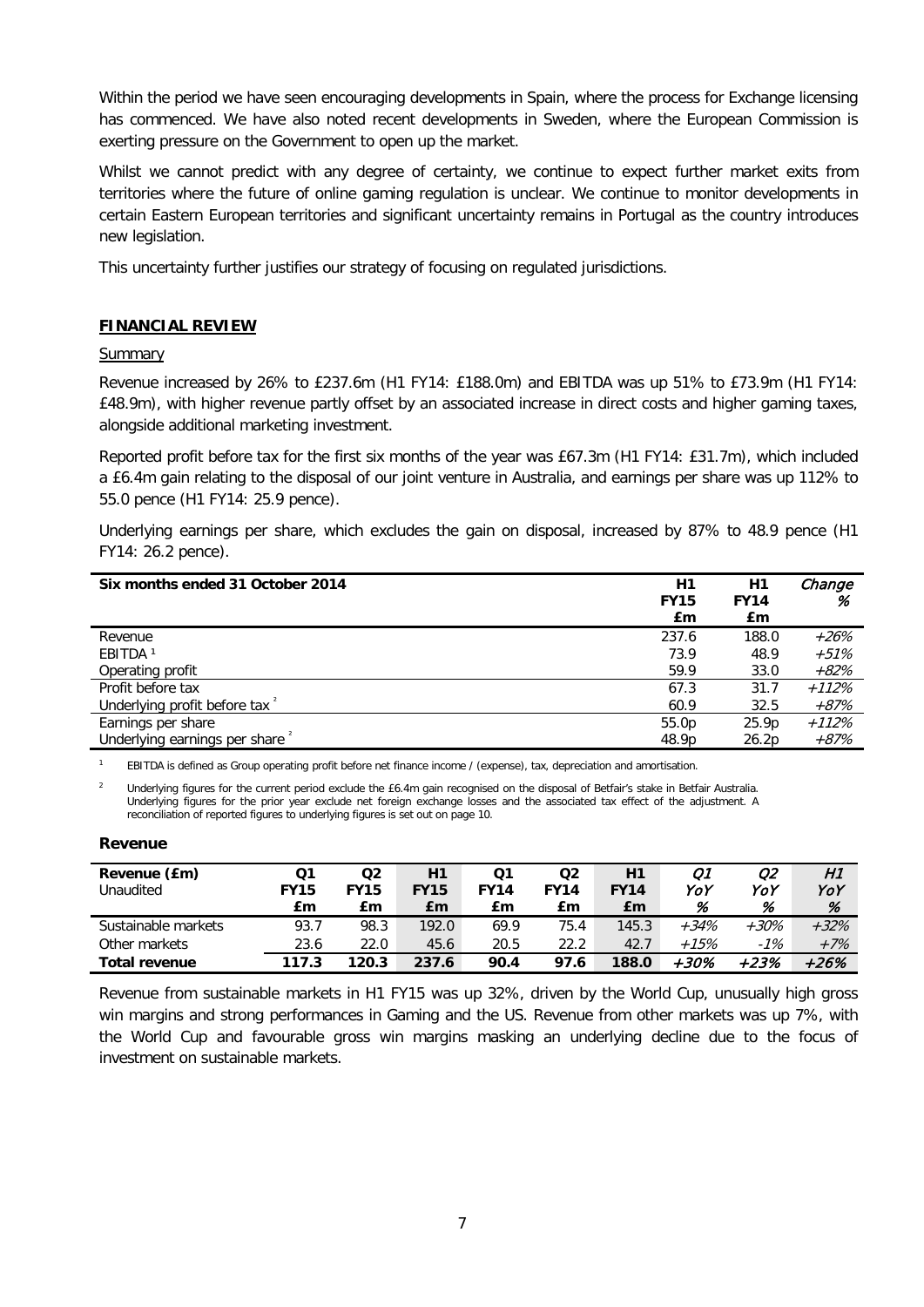| Actives (k)          | Ο1<br><b>FY15</b> | Q1<br><b>FY14</b> | Change<br>% | Q2<br><b>FY15</b> | Q <sub>2</sub><br><b>FY14</b> | Change<br>% |
|----------------------|-------------------|-------------------|-------------|-------------------|-------------------------------|-------------|
| Sustainable markets  | 653               | 396               | +65%        | 594               | 393                           | +51%        |
| Other markets        | 131               | 134               | $-2%$       | 114               | 147                           | $-22%$      |
| <b>Total actives</b> | 784               | 530               | +48%        | 708               | 540                           | $+31%$      |

The number of active customers in the second quarter of FY15 increased by 31% to 708,000 (H1 FY14: 540,000). The numbers of active customers in sustainable markets increased by 51%, while the number of actives in other markets decreased by 22%, reflecting the focus of investment on sustainable jurisdictions.

#### **Administrative expenses**

| Six months ended 31 October 2014     | H1<br><b>FY15</b><br>£m | H1<br><b>FY14</b><br>£m | Change<br>% |
|--------------------------------------|-------------------------|-------------------------|-------------|
| Sales and marketing                  | 62.0                    | 51.6                    | $+20%$      |
| Technology                           | 29.3                    | 28.8                    | $+2%$       |
| Operations                           | 18.7                    | 18.2                    | $+3%$       |
| G&A                                  | 16.5                    | 17.0                    | $-3%$       |
| <b>Operating expenses</b>            | 126.5                   | 115.6                   | +9%         |
| Depreciation and amortisation        | 14.0                    | 15.9                    | -12%        |
| <b>Total administrative expenses</b> | 140.5                   | 131.5                   | $+7%$       |

Sales and marketing spend increased by 20%, largely due to increased investment during the World Cup. As a proportion of total revenue, sales and marketing spend decreased to 26% (27% in H1 FY14).

Technology costs before capitalisation of internal development expenditure were 3% higher than the prior year, with an overall increase in headcount partly offset by a shift of development activity to our near shore development centres, which reduces the average cost per employee. In H1 FY15, £3.1m of internal development expenditure was capitalised, compared with £2.6m in H1 FY14. Technology costs after this capitalisation were up 2% on the prior year.

Operations spend was up 3% in the period, predominantly due to additional investment in customer services resources to support the growing customer base.

General & administrative (G&A) costs were down 3%, primarily driven by lower headcount.

Depreciation and amortisation of £14.0m was 12% lower than the prior year (H1 FY14: £15.9m) as a result of lower capital expenditure.

Average headcount of 1,827 was higher than the prior year (H1 FY14: 1,681) following increased investment in our near-shore development centres, plus additional operational staff to serve the growing customer base. Employment costs increased by 5% to £59.0m (H1 FY14: £56.0m).

## **EBITDA**

| Six months ended 31 October        | H1<br><b>FY15</b><br>£m | H1<br><b>FY14</b><br>£m | Change<br>%    |
|------------------------------------|-------------------------|-------------------------|----------------|
| Betfair excl. US                   | 70.4                    | 43.7                    | $+61%$         |
| <b>Betfair US</b><br><b>EBITDA</b> | 3.5<br>73.9             | 5.2<br>48.9             | $-33%$<br>+51% |

EBITDA excluding US increased by 61% to £70.4m (H1 FY14: £43.7m), with the improvement predominantly due to the strong revenue growth in H1 as a result of the World Cup and unusually high gross win margins.

Betfair US EBITDA decreased by 33% to £3.5m (H1 FY14: £5.2m). A strong performance in TVG, driven by increased operating leverage, was offset by our multi-year investment in New Jersey Casino.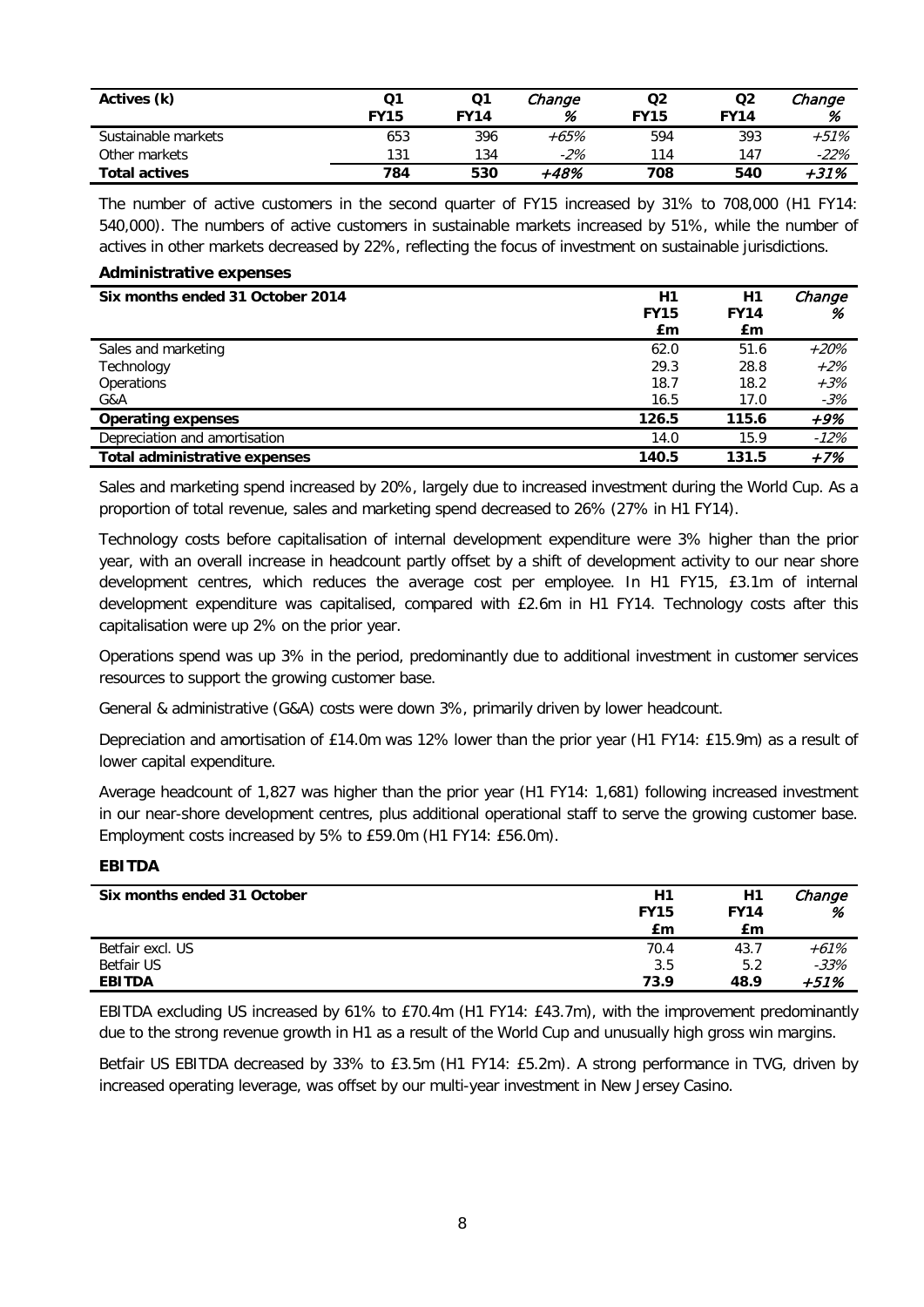## **Betfair Australia**

In August we announced the sale of our 50% stake in Betfair Australia to our joint venture partner Crown Resorts Limited for £5.5m, which represented a gain on disposal of £6.4m. Our shareholder loan to Betfair Australia of £6.5m was also repaid.

Our share of operating profit in Betfair Australia was £0.1m (H1 FY14: loss of £1.0m), relating to the period up to the disposal of the business.

## **Taxation**

The Group had a tax charge of £9.7m in the period (H1 FY14: £4.8m). The Group's effective underlying tax rate was 15.9% (H1 FY14 underlying: 16.3%) and we continue to expect the long-term sustainable tax rate to remain around this level.

## **Dividend**

The Board has declared an interim dividend of 9.0 pence per share (H1 FY14: 6.0 pence). This will be paid on 16 January 2015 to holders of relevant shares on the register at 12 December 2014.

## **Capital expenditure**

| Six months ended 31 October | <b>H1 FY15</b><br>£m | <b>H1 FY14</b><br>£m | Change<br>% |
|-----------------------------|----------------------|----------------------|-------------|
| External capex              | 4.3                  | 5.3                  | $-19%$      |
| Internal devex              | 3.1                  | 2.6                  | $+19%$      |
| <b>Total</b>                | 7.4                  | 7.9                  | -6%         |

## **Cash and cash flow**

Free cash flow was up £53.0m to £67.2m (H1 FY14: £14.2m). There are no payments relating to separately disclosed items in the current period (H1 FY14: £9.3m). Excluding these items, underlying free cash flow increased by £43.7m to £67.2m.

Cash at 31 October 2014, excluding customer funds which are held off-balance sheet, was £271.4m (31 October 2013: £171.3m).

| Six months ended 31 October<br>Unaudited             | H1<br><b>FY15</b><br>£m | H1<br><b>FY14</b><br>£m |
|------------------------------------------------------|-------------------------|-------------------------|
| Underlying free cash flow                            | 67.2                    | 23.5                    |
| Cash flow from separately disclosed items            |                         | (9.3)                   |
| Free cash flow                                       | 67.2                    | 14.2                    |
|                                                      |                         |                         |
| Dividends paid                                       | (14.6)                  | (9.3)                   |
| Proceeds from disposal of stake in Betfair Australia | 12.0                    |                         |
| Other <sup>1</sup>                                   | (2.2)                   | (1.3)                   |
| Net increase in cash and cash equivalents            | 62.4                    | 3.6                     |

<sup>1</sup> Other is comprised of the net purchase of own shares and proceeds from the issue of share capital. Excludes the effect of exchange rate fluctuations on cash held.

| Six months ended 31 October                |             | Η1          |
|--------------------------------------------|-------------|-------------|
|                                            | <b>FY15</b> | <b>FY14</b> |
|                                            | £m          | £m          |
| Cash and cash equivalents as at 31 October | 271.4       |             |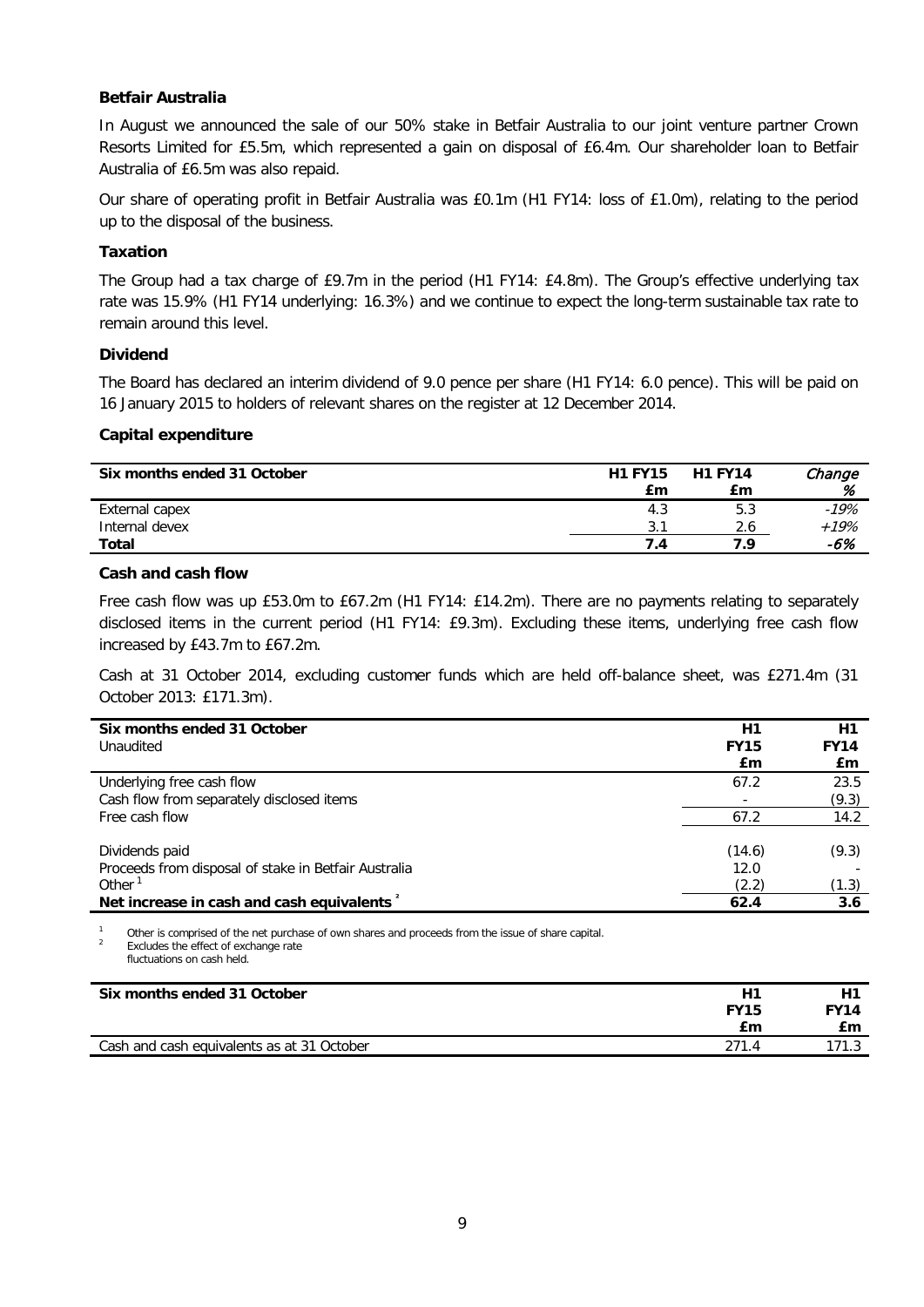## **Reconciliation of Reported to Underlying**

| Six months ended 31 October 2014 |         |               | Operating     | Profit for the |            |
|----------------------------------|---------|---------------|---------------|----------------|------------|
|                                  | Revenue | <b>EBITDA</b> | <b>Profit</b> | period         | <b>EPS</b> |
|                                  | £m      | £m            | £m            | £m             | D          |
| H1 FY15 reported                 | 237.6   | 73.9          | 59.9          | 57.6           | 55.0       |
| Disposal of JV                   |         |               |               | (6.4)          | (6.1)      |
| H1 FY15 underlying               | 237.6   | 73.9          | 59.9          | 51.2           | 48.9       |
|                                  |         |               |               |                |            |
|                                  |         |               |               |                |            |
| Six months ended 31 October 2013 |         |               | Operating     | Profit for the |            |
|                                  | Revenue | <b>EBITDA</b> | <b>Profit</b> | period         | <b>EPS</b> |
|                                  | £m      | £m            | £m            | £m             | D          |
| H1 FY14 reported                 | 188.0   | 48.9          | 33.0          | 26.9           | 25.9       |
| Net foreign exchange loss        |         |               |               | 0.8            | 0.8        |
| Tax effect of adjustment         |         | ٠             |               | (0.5)          | (0.5)      |

## **Principal risks and uncertainties**

The Board continuously assesses and monitors the key risks of the business. The key risks that could affect the Group's performance and the factors that mitigate those risks have not significantly changed from those set out on pages 26 and 27 in the Group's annual report for 2014 (which is available to download at [http://corporate.betfair.com\)](http://corporate.betfair.com/). The principal risks facing the Group, together with the Group's risk management process in relation to these risks, continue to be monitored, reviewed and re-assessed. A summary of the principal risks and uncertainties that are most relevant to the remainder of the current financial year is included below:

- Online gambling regulation and licensing (EU/non-EU) Many jurisdictions are in the process of regulating their online gambling market. This introduces risks such as commercial viability, delays in licensing of betting exchanges, taxation and differential licensing of segments, for example licensing sports betting but not casinos or poker. Any new licensing regime, adverse regulatory decisions or tax base that makes it commercially unviable for Betfair to operate its Exchange, Sportsbook and Gaming products could restrict our ability to grow the business, gain access to new customers and, ultimately, increase revenues.
- Our products/competition Our competitors are constantly looking to gain advantage through aggressive marketing campaigns, pricing, promotional behaviour and new product features which could impact revenue or margins. Our product offering could become less attractive in relation to competitors' offers, we could fail to maximise revenues earned from operated products or could have to find alternative suppliers in the event of a failure to provide contracted services.
- Infrastructure and systems Potential risks include: site outages and/or loss of customer connectivity; software error; reliance on third parties; unauthorised access to customer or other sensitive data by employees, third party providers or through cyber-attack; and as we increase our reliance on third parties, the potential to maliciously access and compromise data could increase.
- Customers Macroeconomic factors such as licensing, regulatory, tax or other developments outside Betfair's control could deter a significant number of customers from using our products.
- Financial Certain jurisdictions have put pressure on banks to refuse to process transactions from online gaming companies. There are tax risks around the governance of tax planning structures which could result in unexpected liabilities. Due to the international nature of the business, the Group is exposed to the impact of foreign exchange fluctuations on deposits as well as cash flows. Actual or perceived mismanagement of customer funds could have severe financial and reputational impacts.
- People/key employees If we are unable to remain competitive in our compensation packages and career development, this would reduce our ability to: retain Executives, managers and key staff; attract, retain and motivate highly skilled employees; and engage staff with their jobs and the Group's objectives.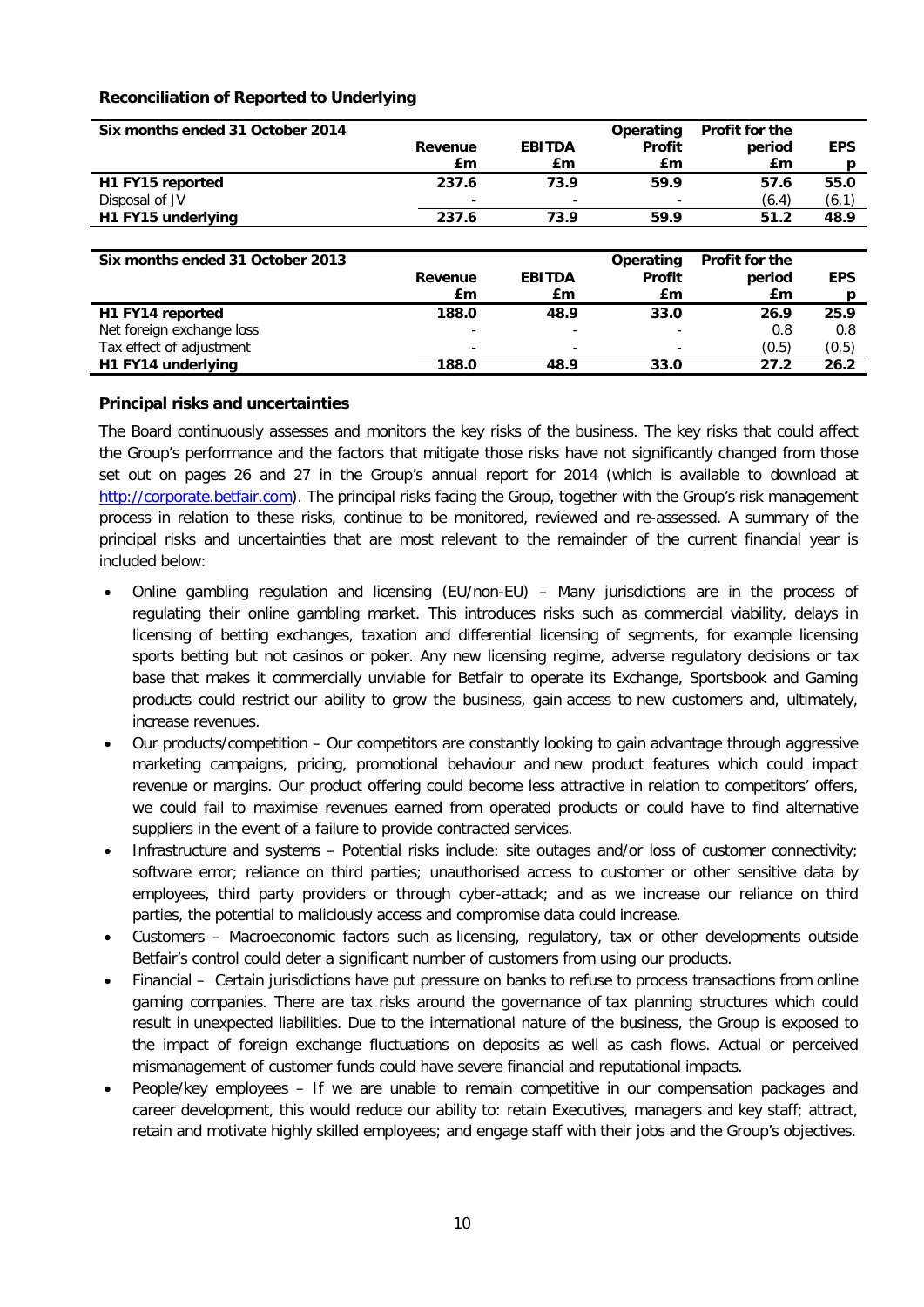## **Responsibility statement of the directors in respect of the half-yearly financial report:**

We confirm that to the best of our knowledge:

• the condensed set of financial statements has been prepared in accordance with IAS 34 Interim Financial Reporting as adopted by the EU

• the interim management report includes a fair review of the information required by:

(a) DTR 4.2.7R of the Disclosure and Transparency Rules, being an indication of important events that have occurred during the first six months of the financial year and their impact on the condensed set of financial statements; and a description of the principal risks and uncertainties for the remaining six months of the year; and

(b) DTR 4.2.8R of the Disclosure and Transparency Rules, being related party transactions that have taken place in the first six months of the current financial year and that have materially affected the financial position or performance of the entity during that period; and any changes in the related party transactions described in the last annual report that could do so.

By order of the board of Betfair Group Plc

Breon Corcoran and Chief Financial Chief Financial Online Chief Financial Online Chief Financial Online Chief Financial Online Chief Financial Online Chief Financial Online Chief Financial O

Chief Financial Officer

4 December 2014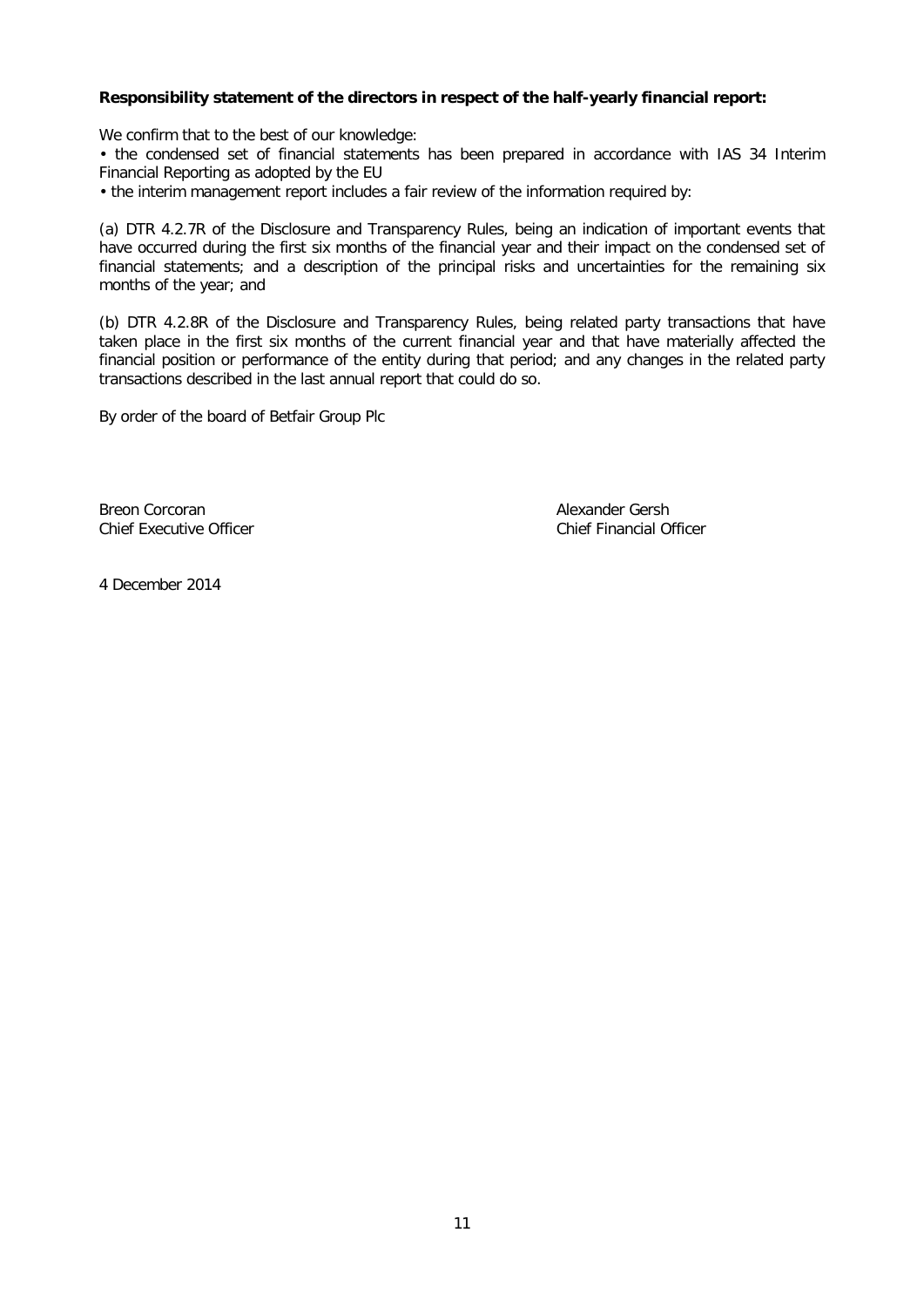## **Condensed Consolidated Income Statement**

|                                                          |                | Six months<br>ended 31<br>October<br>2014<br>(Unaudited) | Six months<br>ended 31<br>October<br>2013<br>(Unaudited) | Year ended<br>30 April<br>2014<br>(Audited) |
|----------------------------------------------------------|----------------|----------------------------------------------------------|----------------------------------------------------------|---------------------------------------------|
| <b>Continuing operations</b>                             | Note           | £m                                                       | £m                                                       | £m                                          |
| Revenue                                                  | $\overline{2}$ | 237.6                                                    | 188.0                                                    | 393.6                                       |
| Cost of sales                                            |                | (37.2)                                                   | (23.5)                                                   | (50.9)                                      |
| <b>Gross profit</b>                                      |                | 200.4                                                    | 164.5                                                    | 342.7                                       |
| Administrative expenses                                  |                | (140.5)                                                  | (131.5)                                                  | (281.1)                                     |
| <b>Group operating profit</b>                            |                | 59.9                                                     | 33.0                                                     | 61.6                                        |
| Analysed as:                                             |                |                                                          |                                                          |                                             |
| <b>EBITDA*</b>                                           |                | 73.9                                                     | 48.9                                                     | 91.1                                        |
| Depreciation and amortisation                            |                | (14.0)                                                   | (15.9)                                                   | (29.5)                                      |
| <b>Group operating profit</b>                            |                | 59.9                                                     | 33.0                                                     | 61.6                                        |
| Net finance income / (expense)                           |                | 0.9                                                      | (0.3)                                                    | 0.7                                         |
| Share of profit / (loss) of equity accounted investments |                | 0.1                                                      | (1.0)                                                    | (1.2)                                       |
| Profit on disposal of joint venture                      | $\sqrt{3}$     | 6.4                                                      |                                                          |                                             |
| Profit before tax                                        |                | 67.3                                                     | 31.7                                                     | 61.1                                        |
| Tax                                                      | $\overline{4}$ | (9.7)                                                    | (4.8)                                                    | (10.1)                                      |
| Profit for the period / year                             |                | 57.6                                                     | 26.9                                                     | 51.0                                        |
| Attributable to:                                         |                |                                                          |                                                          |                                             |
| Equity holders of the Parent                             |                | 57.6                                                     | 26.9                                                     | 51.0                                        |
| Non-controlling interest                                 |                | -                                                        |                                                          |                                             |
| Profit for the period / year                             |                | 57.6                                                     | 26.9                                                     | 51.0                                        |
| Earnings per share                                       |                |                                                          |                                                          |                                             |
| Basic                                                    | $\mathbf 5$    | 55.0p                                                    | 25.9p                                                    | 49.0p                                       |
| Diluted                                                  | $\sqrt{5}$     | 53.7p                                                    | 25.7p                                                    | 48.1p                                       |

<sup>\*</sup> EBITDA is defined as Group operating profit before net finance income / (expense), tax, depreciation and amortisation. It excludes amounts in respect of the Group's equity accounted investments and profit on disposal of joint venture and is considered by the Directors to be a key measure of its financial performance.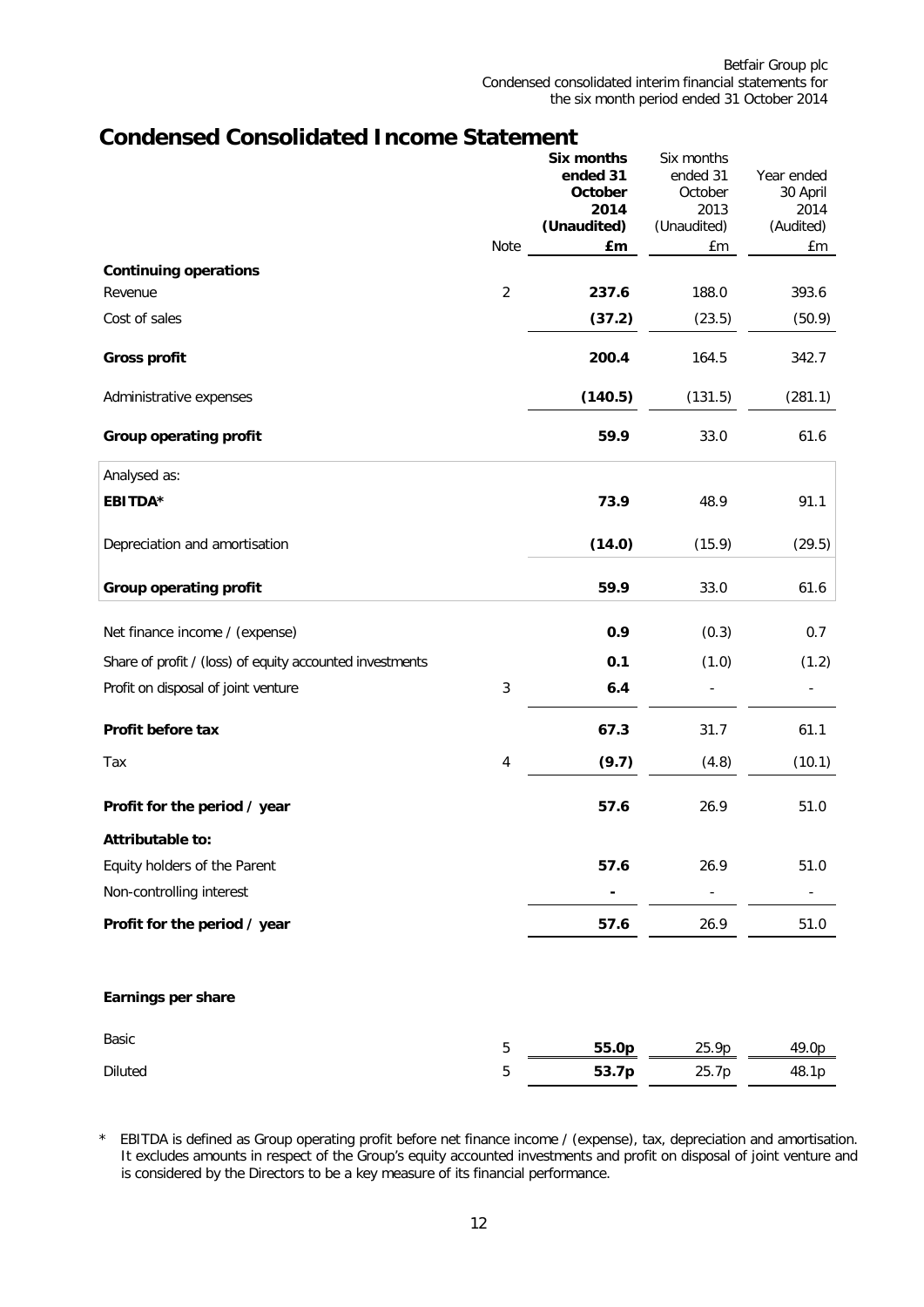# **Condensed Consolidated Statement of Comprehensive Income**

|                                                                                              | Six months     | Six months     |            |
|----------------------------------------------------------------------------------------------|----------------|----------------|------------|
|                                                                                              | ended 31       | ended 31       | Year ended |
|                                                                                              | <b>October</b> | October        | 30 April   |
|                                                                                              | 2014           | 2013           | 2014       |
|                                                                                              | (Unaudited)    | (Unaudited)    | (Audited)  |
|                                                                                              | £m             | £m             | £m         |
| Profit for the period / year                                                                 | 57.6           | 26.9           | 51.0       |
| Other comprehensive (expense) / income<br>Items that will be reclassified to profit or loss: |                |                |            |
| Foreign exchange differences arising on consolidation                                        | 0.2            | (1.6)          | (4.0)      |
| Reclassification to profit or loss                                                           | (0.8)          | $\overline{a}$ |            |
| Other comprehensive expense for the period / year                                            | (0.6)          | (1.6)          | (4.0)      |
| Total comprehensive income for the period / year                                             | 57.0           | 25.3           | 47.0       |
| Attributable to:                                                                             |                |                |            |
| Equity holders of the Parent                                                                 | 57.0           | 25.3           | 47.0       |
| Non-controlling interest                                                                     |                |                |            |
| Total comprehensive income for the period / year                                             | 57.0           | 25.3           | 47.0       |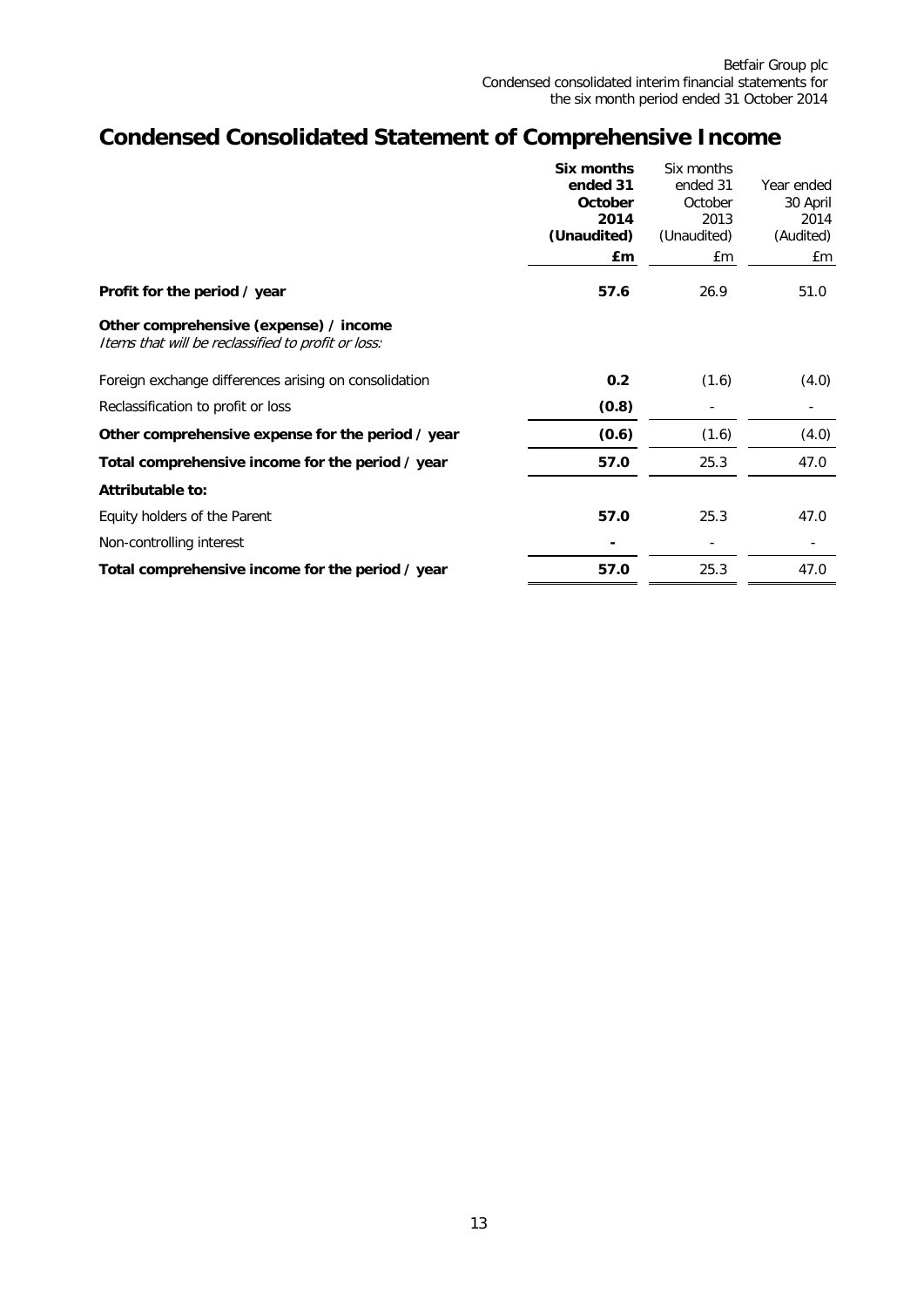# **Condensed Consolidated Balance Sheet**

|                                                     |                | 31 October<br>2014 | 31 October<br>2013 | 30 April<br>2014 |
|-----------------------------------------------------|----------------|--------------------|--------------------|------------------|
|                                                     | Note           | (Unaudited)<br>£m  | (Unaudited)<br>£m  | (Audited)<br>£m  |
| <b>Non-current assets</b>                           |                |                    |                    |                  |
| Property, plant and equipment                       |                | 14.0               | 15.1               | 16.7             |
| Goodwill and other intangible assets                |                | 46.1               | 51.2               | 49.3             |
| Investments                                         |                | 0.1                | 6.1                | 5.5              |
| Available-for-sale financial assets                 |                | 1.3                | 1.3                | 1.3              |
| Deferred tax assets                                 |                | 5.0                | 5.9                | 3.9              |
|                                                     |                | 66.5               | 79.6               | 76.7             |
| <b>Current assets</b>                               |                |                    |                    |                  |
| Trade and other receivables                         |                | 24.2               | 29.2               | 23.0             |
| Cash and cash equivalents                           | 6              | 271.4              | 171.3              | 209.8            |
|                                                     |                | 295.6              | 200.5              | 232.8            |
| <b>Total assets</b>                                 |                | 362.1              | 280.1              | 309.5            |
| <b>Current liabilities</b>                          |                |                    |                    |                  |
| Trade and other payables                            |                | 100.0              | 100.7              | 111.8            |
| Tax payable                                         |                | 43.8               | 25.0               | 24.4             |
| Provisions                                          |                | 1.1                | 3.2                | 1.2              |
|                                                     |                | 144.9              | 128.9              | 137.4            |
| <b>Non-current liabilities</b>                      |                |                    |                    |                  |
| Provisions                                          |                | 0.5                | 0.7                | 0.7              |
| <b>Total liabilities</b>                            |                | 145.4              | 129.6              | 138.1            |
| Net assets                                          |                | 216.7              | 150.5              | 171.4            |
|                                                     |                |                    |                    |                  |
| Share capital                                       | $\overline{7}$ | 0.1                | 0.1                | 0.1              |
| Share premium                                       |                | 0.9                | 21.1               | 21.9             |
| Other reserves                                      |                | (11.8)             | (9.1)              | (11.4)           |
| Retained earnings                                   |                | 227.5              | 138.4              | 160.8            |
| Equity attributable to equity holders of the Parent |                | 216.7              | 150.5              | 171.4            |
| Non-controlling interest                            |                |                    |                    |                  |
| <b>Total equity</b>                                 |                | 216.7              | 150.5              | 171.4            |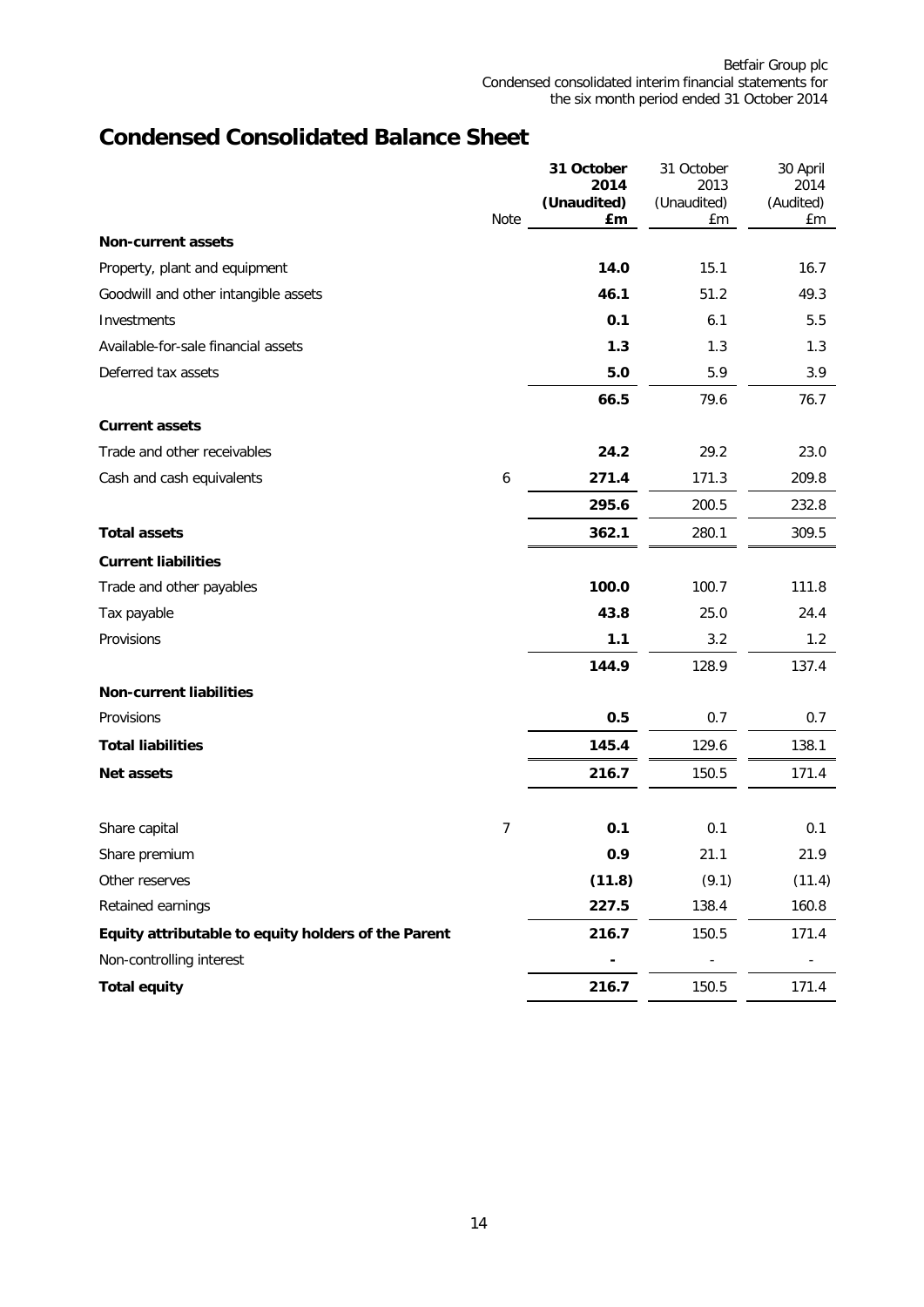## **Condensed Consolidated Statement of Changes in Equity For the six month period ended 31 October 2014**

Attributable to equity holders of the Company

|                                                                       | <b>Share</b><br>£m | <b>Share</b><br>capital premium<br>£m | reserves<br>£m | Foreign<br>currency<br>Other translation Retained<br>£m | reserve earnings<br>£m | <b>Total</b><br>equity<br>£m | Non-<br>parent controlling<br>interest<br>£m | <b>Total</b><br>equity<br>£m |
|-----------------------------------------------------------------------|--------------------|---------------------------------------|----------------|---------------------------------------------------------|------------------------|------------------------------|----------------------------------------------|------------------------------|
| Balance at 1 May 2014<br>Total comprehensive income for<br>the period | 0.1                | 21.9                                  | 1.1            | (12.5)                                                  | 160.8                  | 171.4                        |                                              | 171.4                        |
| Profit for the period                                                 |                    |                                       |                |                                                         | 57.6                   | 57.6                         |                                              | 57.6                         |
| Other comprehensive expense                                           |                    |                                       |                | (0.6)                                                   |                        | (0.6)                        |                                              | (0.6)                        |
| Total comprehensive income /<br>(expense) for the period              |                    |                                       |                | (0.6)                                                   | 57.6                   | 57.0                         |                                              | 57.0                         |
| Transactions with owners,<br>recorded directly in equity              |                    |                                       |                |                                                         |                        |                              |                                              |                              |
| Issue of shares                                                       |                    | 1.2                                   |                |                                                         |                        | 1.2                          |                                              | 1.2                          |
| Share premium cancellation**                                          |                    | (22.2)                                |                |                                                         | 22.2                   |                              |                                              | ۰.                           |
| Dividend paid                                                         |                    |                                       |                |                                                         | (14.6)                 | (14.6)                       |                                              | (14.6)                       |
| Equity-settled share-based payments                                   |                    |                                       |                |                                                         | 4.9                    | 4.9                          |                                              | 4.9                          |
| Sale of own shares by the EBT*                                        |                    |                                       |                |                                                         | 1.8                    | 1.8                          |                                              | 1.8                          |
| Purchase of own shares by EBT*                                        |                    |                                       |                |                                                         | (5.2)                  | (5.2)                        |                                              | (5.2)                        |
| Tax on equity-settled share-based<br>payments                         |                    |                                       | 0.2            |                                                         |                        | 0.2                          |                                              | 0.2                          |
| <b>Total transactions with owners</b>                                 |                    | (21.0)                                | 0.2            |                                                         | 9.1                    | (11.7)                       |                                              | (11.7)                       |
| Balance at 31 October 2014                                            | 0.1                | 0.9                                   | 1.3            | (13.1)                                                  | 227.5                  | 216.7                        |                                              | 216.7                        |

\* Employee Benefit Trust is defined as EBT.

\*\* Following shareholder approval at the Annual General Meeting on 4 September 2014 and court approval on 8 October 2014, the Company cancelled its share premium account, transferring £22.2m to the retained earnings account within reserves.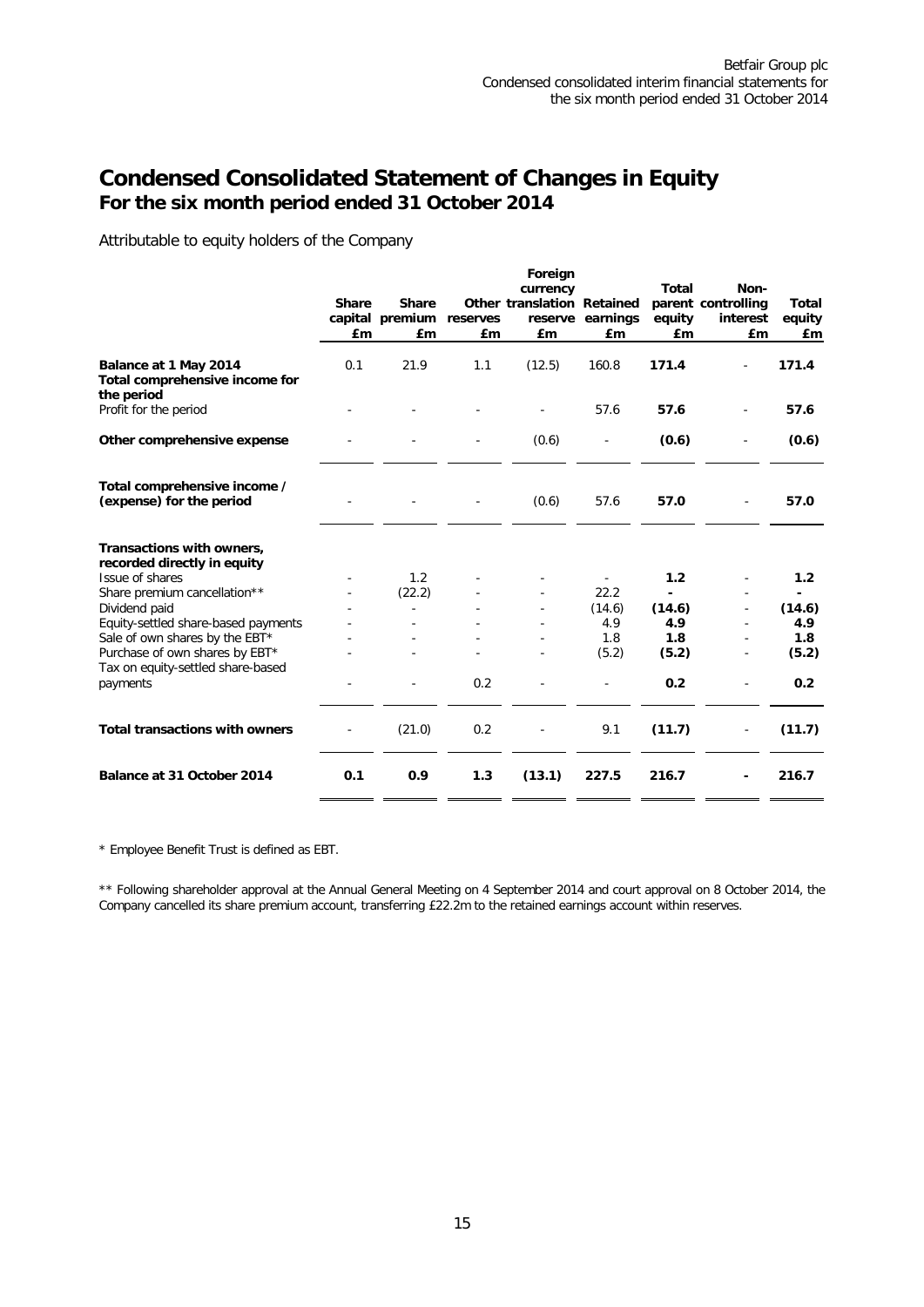## **Condensed Consolidated Statement of Changes in Equity For the six month period ended 31 October 2013**

Attributable to equity holders of the Company

|                                                                       |                    |                                                |                | Foreign<br>currency              |                          | <b>Total</b>   | Non-                                 |                              |
|-----------------------------------------------------------------------|--------------------|------------------------------------------------|----------------|----------------------------------|--------------------------|----------------|--------------------------------------|------------------------------|
|                                                                       | <b>Share</b><br>£m | <b>Share</b><br>capital premium reserves<br>£m | £ <sub>m</sub> | Other translation Retained<br>£m | reserve earnings<br>£m   | equity<br>£m   | parent controlling<br>interest<br>£m | <b>Total</b><br>equity<br>£m |
| Balance at 1 May 2013<br>Total comprehensive income for<br>the period | 0.1                | 19.4                                           | 0.9            | (8.5)                            | 120.1                    | 132.0          |                                      | 132.0                        |
| Profit for the period                                                 |                    |                                                |                |                                  | 26.9                     | 26.9           |                                      | 26.9                         |
| Other comprehensive expense                                           |                    |                                                |                | (1.6)                            | $\overline{\phantom{a}}$ | (1.6)          | $\overline{\phantom{a}}$             | (1.6)                        |
| Total comprehensive income /<br>(expense) for the period              |                    |                                                |                | (1.6)                            | 26.9                     | 25.3           |                                      | 25.3                         |
| Transactions with owners,<br>recorded directly in equity              |                    |                                                |                |                                  |                          |                |                                      |                              |
| Issue of shares                                                       |                    | 1.7                                            |                |                                  |                          | 1.7            |                                      | 1.7                          |
| Equity-settled share-based payments                                   |                    |                                                |                |                                  | 3.6                      | 3.6            |                                      | 3.6                          |
| Purchase of own shares by EBT*<br>Dividend paid                       |                    |                                                |                |                                  | (2.9)<br>(9.3)           | (2.9)<br>(9.3) |                                      | (2.9)<br>(9.3)               |
| Tax on equity-settled share-based<br>payments                         |                    |                                                | 0.1            |                                  |                          | 0.1            |                                      | 0.1                          |
| <b>Total transactions with owners</b>                                 |                    | 1.7                                            | 0.1            |                                  | (8.6)                    | (6.8)          |                                      | (6.8)                        |
| Balance at 31 October 2013                                            | 0.1                | 21.1                                           | 1.0            | (10.1)                           | 138.4                    | 150.5          |                                      | 150.5                        |

\* Employee Benefit Trust is defined as EBT.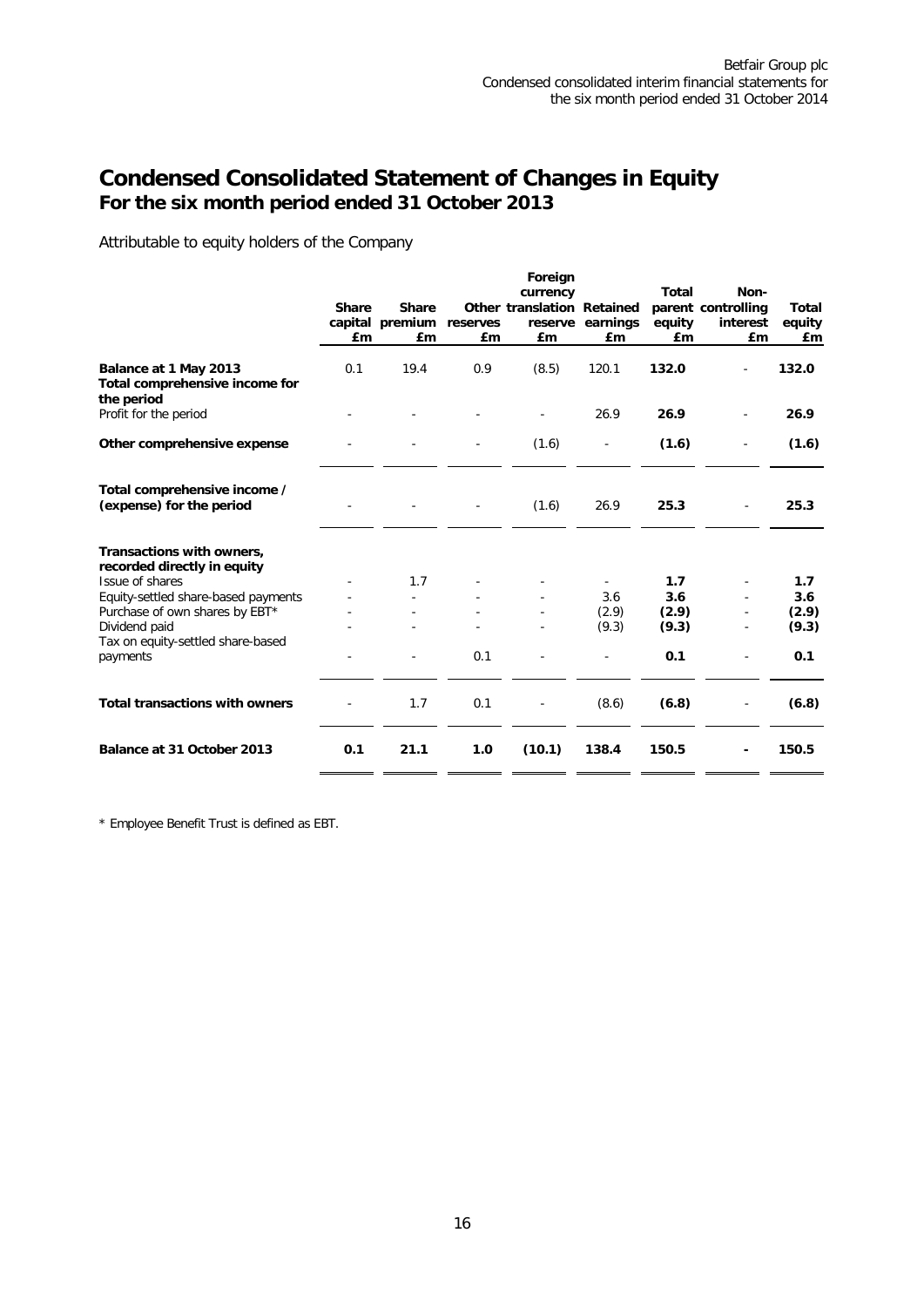## **Condensed Consolidated Statement of Changes in Equity For the year ended 30 April 2014**

Attributable to equity holders of the Company

|                                                                     |              |                 |          | Foreign                    |                  |              |                    |              |
|---------------------------------------------------------------------|--------------|-----------------|----------|----------------------------|------------------|--------------|--------------------|--------------|
|                                                                     |              |                 |          | currency                   |                  | <b>Total</b> | Non-               |              |
|                                                                     | <b>Share</b> | <b>Share</b>    |          | Other translation Retained |                  |              | parent controlling | <b>Total</b> |
|                                                                     |              | capital premium | reserves |                            | reserve earnings | equity       | interest           | equity       |
|                                                                     | £m           | £m              | £m       | £m                         | £m               | £m           | £m                 | £m           |
| Balance at 1 May 2013<br>Total comprehensive income for<br>the year | 0.1          | 19.4            | 0.9      | (8.5)                      | 120.1            | 132.0        |                    | 132.0        |
| Profit for the year                                                 |              |                 |          |                            | 51.0             | 51.0         |                    | 51.0         |
| Other comprehensive expense                                         |              |                 |          | (4.0)                      |                  | (4.0)        |                    | (4.0)        |
| Total comprehensive income /<br>(expense) for the year              |              |                 |          | (4.0)                      | 51.0             | 47.0         |                    | 47.0         |
| Transactions with owners,                                           |              |                 |          |                            |                  |              |                    |              |
| recorded directly in equity                                         |              |                 |          |                            |                  |              |                    |              |
| Issue of shares                                                     |              | 2.5             |          |                            |                  | 2.5          |                    | 2.5          |
| Dividend paid                                                       |              |                 |          |                            | (15.6)           | (15.6)       |                    | (15.6)       |
| Equity-settled share-based payments                                 |              |                 |          |                            | 6.5              | 6.5          |                    | 6.5          |
| Sale of own shares by the EBT*                                      |              |                 |          |                            | 1.7              | 1.7          |                    | 1.7          |
| Purchase of own shares by EBT*<br>Tax on equity-settled share-based |              |                 |          |                            | (2.9)            | (2.9)        |                    | (2.9)        |
| payments                                                            |              |                 | 0.2      |                            |                  | 0.2          |                    | 0.2          |
| <b>Total transactions with owners</b>                               |              | 2.5             | 0.2      |                            | (10.3)           | (7.6)        |                    | (7.6)        |
| Balance at 30 April 2014                                            | 0.1          | 21.9            | 1.1      | (12.5)                     | 160.8            | 171.4        |                    | 171.4        |
|                                                                     |              |                 |          |                            |                  |              |                    |              |

\* Employee Benefit Trust is defined as EBT.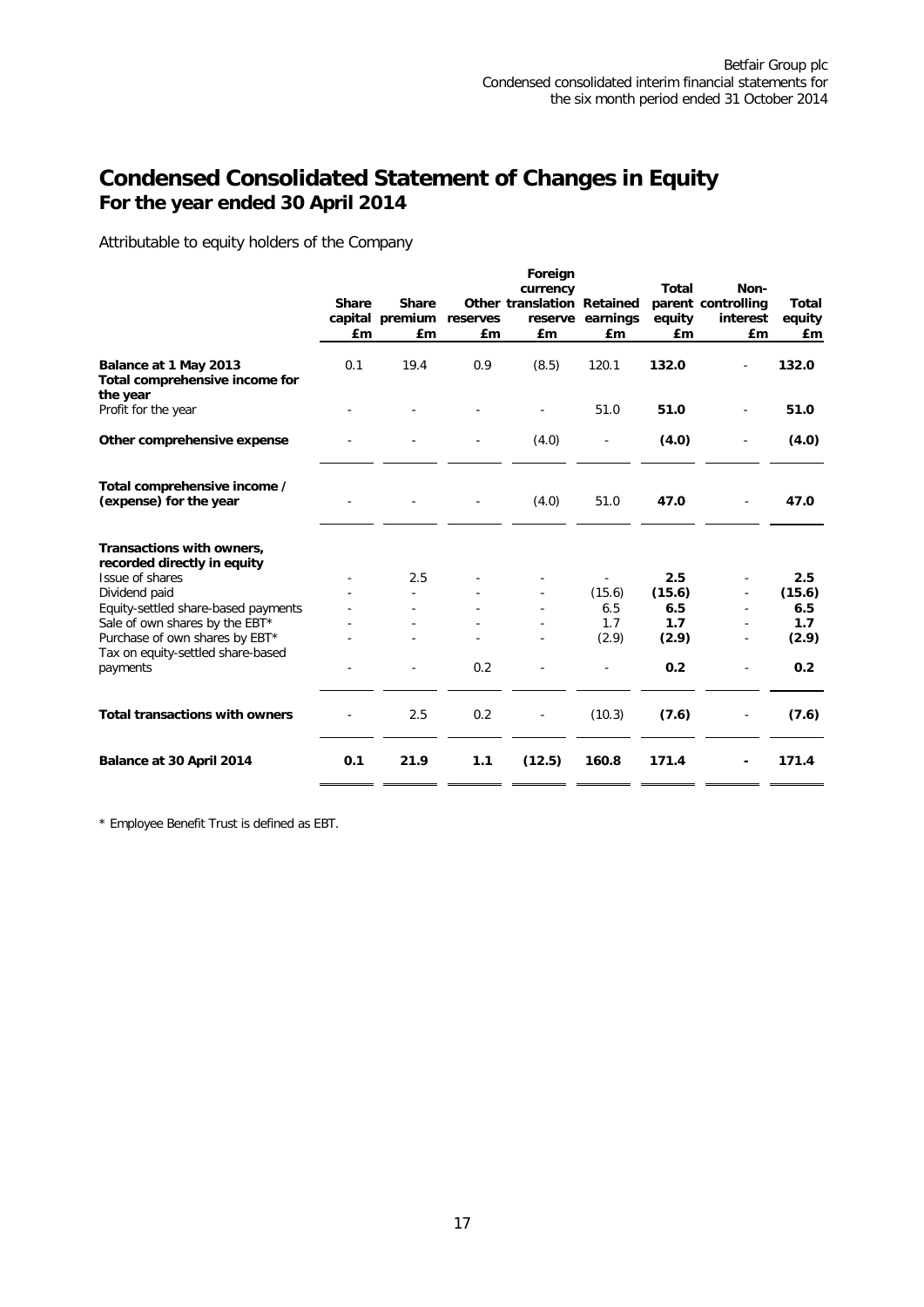# **Condensed Consolidated Statement of Cash Flow**

|                                                            |      | <b>Six months</b> | Six months  |                |
|------------------------------------------------------------|------|-------------------|-------------|----------------|
|                                                            |      | ended 31          | ended 31    | Year ended     |
|                                                            |      | October           | October     | 30 April       |
|                                                            |      | 2014              | 2013        | 2014           |
|                                                            |      | (Unaudited)       | (Unaudited) | (Audited)      |
|                                                            | Note | £m                | £m          | £m             |
| Cash flows from operating activities                       |      |                   |             |                |
| Profit for the period / year                               |      | 57.6              | 26.9        | 51.0           |
| Adjustments for:                                           |      |                   |             |                |
| Depreciation and amortisation                              |      | 14.0              | 15.9        | 29.5           |
| Equity-settled share-based payments and associated costs   | 8    | 5.7               | 4.2         | 7.3            |
| Profit on disposal of joint venture                        | 3    | (6.4)             |             |                |
| Share of (profit) / loss of equity accounted investments   |      | (0.1)             | 1.0         | 1.2            |
| Net finance (income) / expense                             |      | (0.9)             | 0.3         | (0.7)          |
| Tax                                                        |      | 9.7               | 4.8         | 10.1           |
| Increase in trade and other receivables                    |      | (1.4)             | (10.9)      | (4.4)          |
| (Decrease) / increase in trade and other payables          |      | (1.9)             | (9.4)       | 2.4            |
| Decrease in provisions                                     |      | (0.2)             | (9.3)       | (11.3)         |
| Cash generated from operations                             |      | 76.1              | 23.5        | 85.1           |
| Tax paid                                                   |      | (2.2)             | (2.0)       | (5.6)          |
| Net cash from operating activities                         |      | 73.9              | 21.5        | 79.5           |
| Cash flows from investing activities                       |      |                   |             |                |
| Acquisition of property, plant and equipment               |      | (2.3)             | (1.8)       | (8.5)          |
| Acquisition of other intangible assets                     |      | (2.0)             | (3.5)       | (6.5)          |
| Capitalised internal development expenditure               |      | (3.1)             | (2.6)       | (7.4)          |
| Finance income received                                    |      | 0.7               | 0.5         | 0.9            |
| Cash received on disposal of joint venture                 | 3    | 5.5               |             | $\blacksquare$ |
| Cash received from repayment of joint venture loan         | 3    | 6.5               |             |                |
| Net cash from / (used in) investing activities             |      | 5.3               | (7.4)       | (21.5)         |
| Cash flows from financing activities                       |      |                   |             |                |
| Proceeds from the issue of share capital                   |      | $1.2$             | 1.7         | 2.5            |
| Dividends paid                                             | 9    | (14.6)            | (9.3)       | (15.6)         |
| Purchase of own shares by the EBT                          |      | (5.2)             | (2.9)       | (2.9)          |
| Sale of own shares by the EBT                              |      | 1.8               |             | 1.7            |
| Net cash used in financing activities                      |      | (16.8)            | (10.5)      | (14.3)         |
| Net increase in cash and cash equivalents                  |      | 62.4              | 3.6         | 43.7           |
| Cash and cash equivalents at the beginning of the period / |      |                   |             |                |
| year                                                       |      | 209.8             | 168.1       | 168.1          |
| Effect of exchange rate fluctuations on cash held          |      | (0.8)             | (0.4)       | (2.0)          |
|                                                            |      |                   |             |                |
| Cash and cash equivalents at period / year end             | 6    | 271.4             | 171.3       | 209.8          |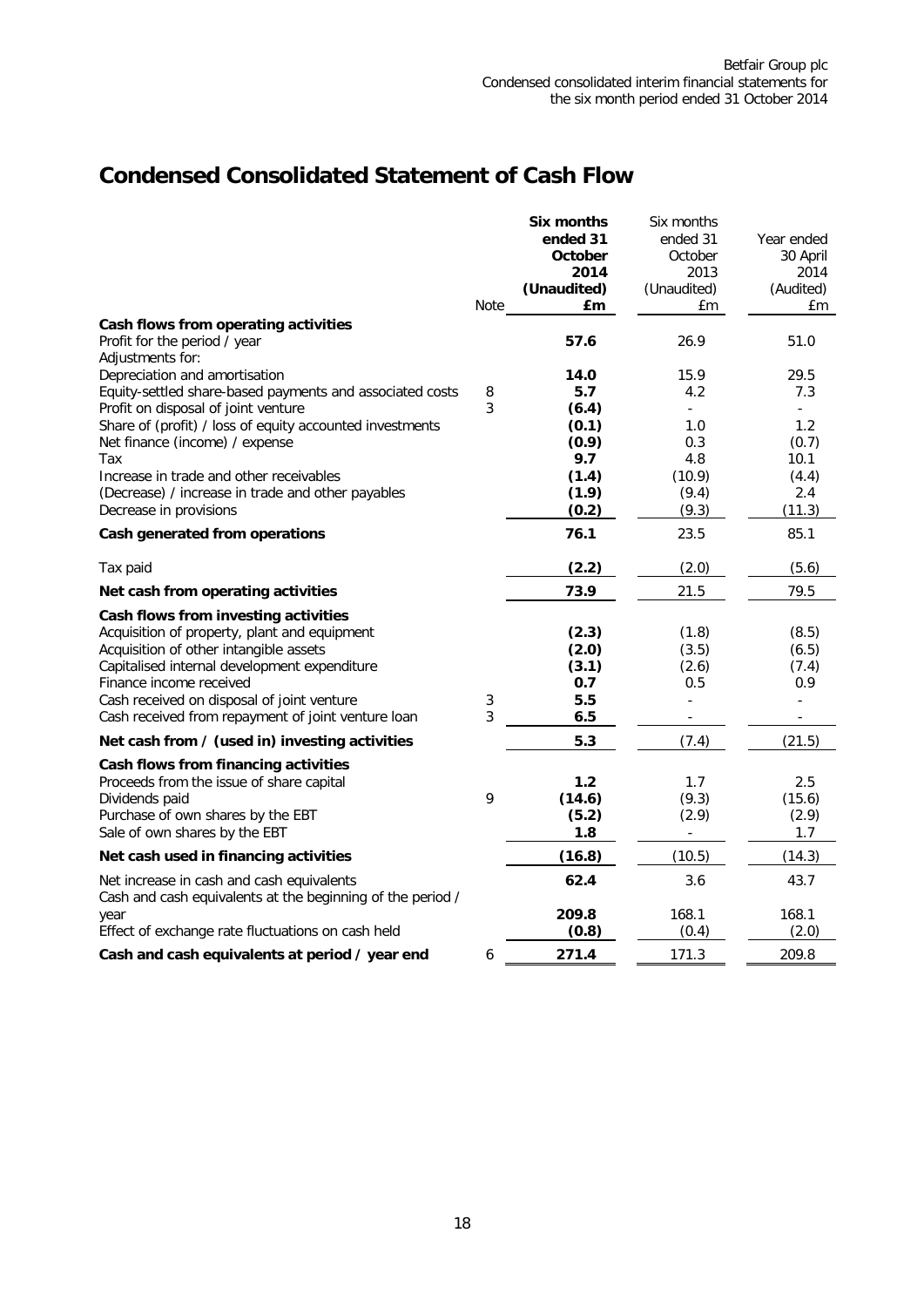## **1 Accounting policies**

## **Reporting entity**

Betfair Group plc (the 'Company') is a company incorporated and domiciled in the UK.

The condensed consolidated interim financial statements of the Company as at and for the six months ended 31 October 2014 comprise the Company and its subsidiaries (together referred to as the 'Group') and the Group's investments and jointly controlled entities. The Group is involved in the provision of betting services and online gaming products.

The audited consolidated financial statements of the Group as at and for the year ended 30 April 2014 are available upon request from the Company's registered office at Waterfront, Hammersmith Embankment, Chancellors Road, London W6 9HP.

The condensed consolidated interim financial statements for the six months ended 31 October 2014 are unaudited and do not constitute statutory accounts for the purpose of section 434 of the Companies Act 2006, but have been reviewed by the auditors and their report is on page 29 of this statement.

#### **Statement of compliance**

These condensed consolidated interim financial statements have been prepared in accordance with IAS 34 Interim Financial Reporting as endorsed and adopted for use in the European Union and the Disclosure and Transparency Rules (DTR) of the Financial Conduct Authority. They do not include all the statements required for full annual financial statements and should be read in conjunction with the consolidated financial statements of the Group as at and for the year ended 30 April 2014.

The comparative figures for the financial year ended 30 April 2014 are not the Company's statutory accounts for that financial year. Those accounts have been reported on by the Company's auditors and delivered to the registrar of companies. The report of the auditors was (i) unqualified, (ii) did not include a reference to any matters in which the auditors drew attention by way of emphasis without qualifying their report, and (iii) did not contain a statement under section 498 (2) or (3) of the Companies Act 2006.

The condensed consolidated interim financial statements were approved by the Board of Directors on 4 December 2014.

#### **Basis of preparation**

The condensed consolidated interim financial statements have been prepared on the historical cost basis except for the following:

• financial instruments classified as available-for-sale are measured at fair value.

#### **Financial instruments**

The carrying value of the Group's financial instruments is equal to the fair value for each class of financial asset and financial liability.

The Group holds certain financial assets, being the available-for-sale financial assets of £1.3m (31 October 2013: £1.3m; 30 April 2014: £1.3m), which are classified using the IFRS 13 fair value hierarchy as Level 2. There have been no transfers in the period (31 October 2013 and 30 April 2014: none). The fair value of these financial assets, the valuation techniques and the inputs used remain unchanged from the prior reported period.

#### **Going concern**

The Group has considerable financial resources. As a consequence, the Directors believe that the Group is well placed to manage its business risks successfully. The Directors have a reasonable expectation that the Group has adequate resources to continue in operational existence for the foreseeable future, and therefore they continue to adopt the going concern basis in the condensed consolidated interim financial statements.

#### **Basis of consolidation**

The condensed consolidated interim financial statements incorporate the net assets and results of the Company and entities controlled by the Company (its subsidiaries) made up to the period and year end presented. Control is achieved where the Company has the power to govern the financial and operating policies of an investee entity so as to obtain benefits from its activities.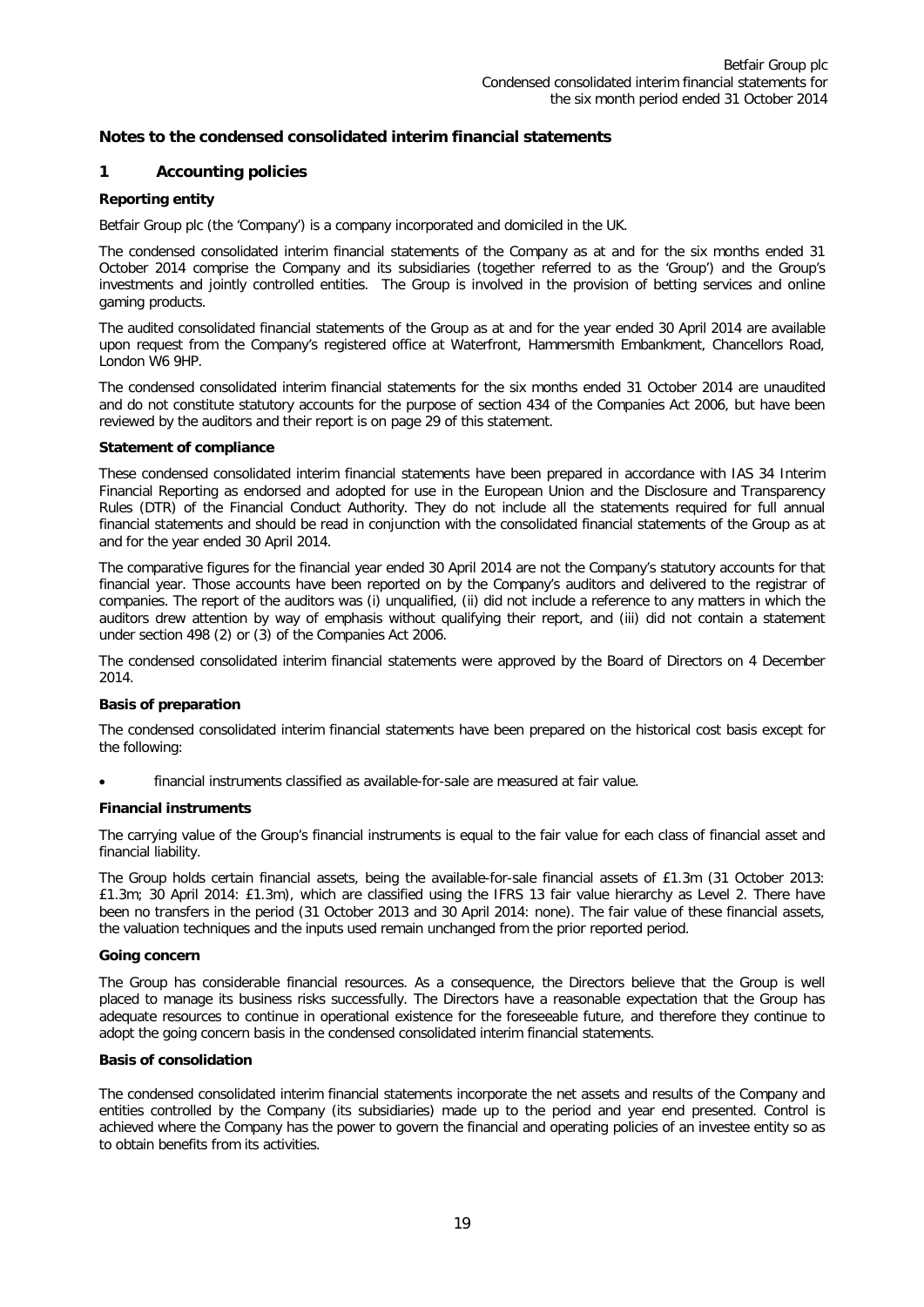## **1 Accounting policies** (continued)

#### **Basis of consolidation** (continued)

The results of subsidiaries acquired or disposed of during the period are included in the consolidated income statement from the effective date of acquisition, or up to the effective date of disposal, as appropriate. Where necessary, adjustments are made to the net assets and results of subsidiaries to bring the accounting policies used into line with those used by the Group. All intra-Group transactions, balances, income and expenses are eliminated on consolidation.

#### **Business combinations**

On acquisition, the assets, liabilities and contingent liabilities of a subsidiary are measured at their fair values at the date of acquisition. Any excess of the cost of acquisition over the fair values of the identifiable net assets acquired is recognised as goodwill. Any deficiency of the cost of acquisition below the fair values of the identifiable net assets acquired (i.e. discount on acquisition) is credited to income statement in the period of acquisition.

#### **Significant accounting policies**

These condensed consolidated interim financial statements are unaudited and have been prepared on the basis of accounting policies consistent with those applied in the consolidated financial statements for the year ended 30 April 2014.

#### **Accounting estimates and judgements**

The preparation of the condensed consolidated interim financial statements requires management to make judgements, estimates and assumptions that affect the application of accounting policies and the reported amounts of assets, liabilities, income and expenses. Actual results may differ from these estimates.

Estimates and underlying assumptions are reviewed on an on-going basis. Revisions to accounting estimates are recognised in the period in which the estimates are revised and in any future periods affected.

In preparing these condensed consolidated interim financial statements, the significant judgements and estimates made by management in applying the Group's accounting policies and the key sources of estimation uncertainty were consistent with those that applied to the consolidated financial statements as at and for the year ended 30 April 2014, with the exception of those disclosed below.

#### **Changes in accounting policy**

The Group has adopted the following accounting policies, standards, interpretations and amendments to existing standards during the period ended 31 October 2014:

- IFRS 10, 'Consolidated Financial Statements'
- IFRS 11, 'Joint Arrangements'
- IFRS 12, 'Disclosure of Interests in Other Entities'
- IAS 27 (2011), 'Separate Financial Statements'
- IAS 28 (2011), 'Investments in Associates and Joint Ventures'
- IFRIC 21, 'Levies'

The new standards and interpretations did not have a material impact on the results or the financial position of the Group as at 31 October 2014 or on any disclosures.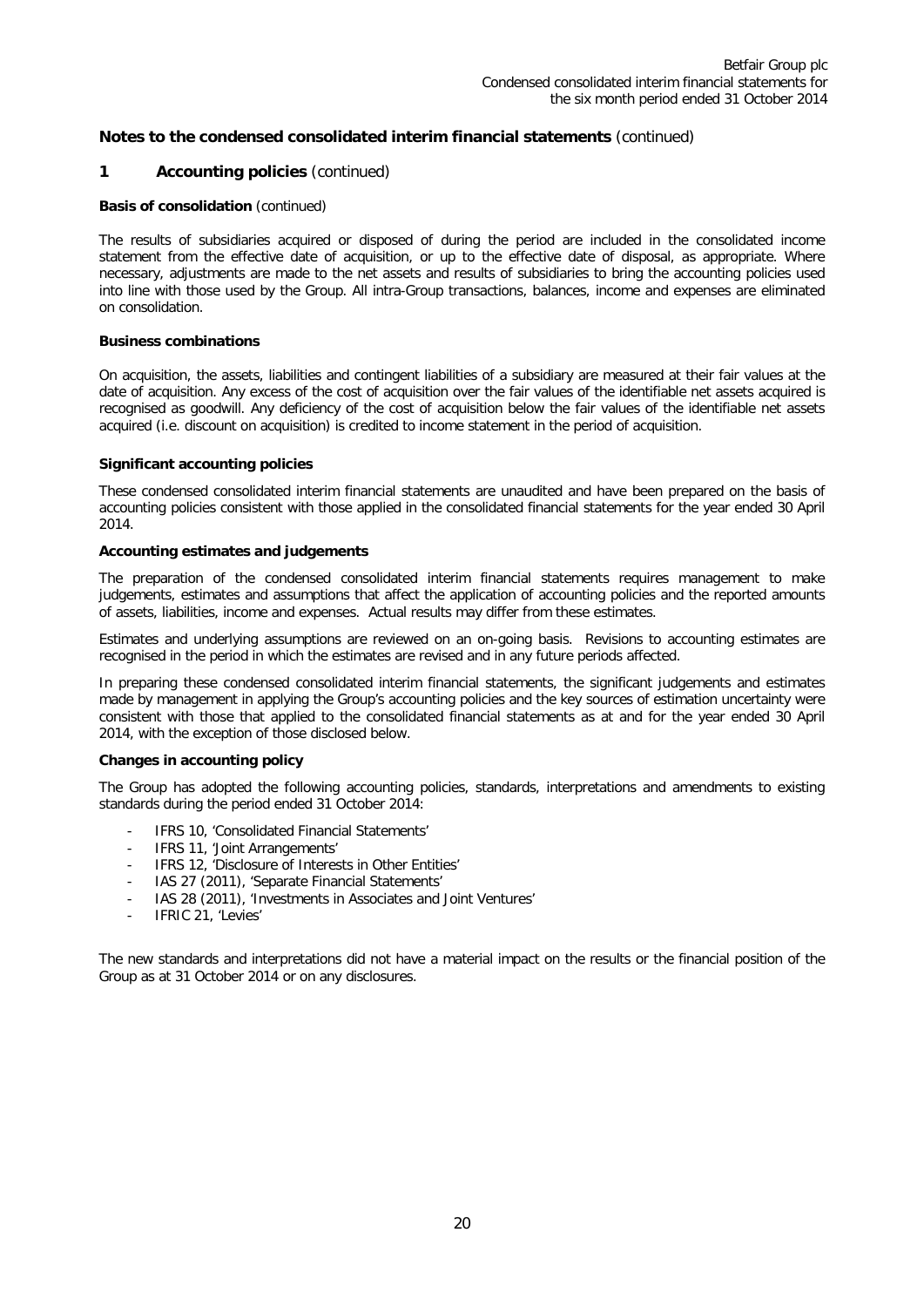## **2 Operating segments**

The Group's continuing operating businesses are organised and managed as reportable business segments according to the information which is used by the Group's Chief Operating Decision Maker (CODM) by which financial information is regularly reviewed in making decisions about operating matters. These segments are:

- Betfair excl. US
	- Sports
		- Gaming
		- Management of customer funds
- **Betfair US**

The previous reportable segments of Sportsbook and Exchange have been combined into one reportable segment named 'Sports'. This is to better reflect the way financial information is reviewed by the CODM. Sports now consists of the Exchange sports betting product, Sportsbook, Multiples and Timeform. The Group has restated the operating segment information for the six months ended 31 October 2013 and for the year ended 30 April 2014 accordingly.

Gaming consists of various Casino products and bespoke Exchange games products. Tradefair Spreads and Poker are also classified within Gaming. All of these gaming activities are played by customers in a number of geographical areas.

Sports and Gaming meet the quantitative thresholds required by IFRS 8 as reportable segments. While the revenue from the management of customer funds does not meet these requirements, this segment is separately disclosed as it is closely monitored by the CODM.

The Group's US operations (including the TVG Network) meet the quantitative threshold to be disclosed separately.

The results of the Australian joint venture (up to the date of disposal) were consolidated in the Group accounts on an equity accounting basis. As such only the Group's share of gains and losses are presented in the operating segment note below.

The Group focuses its internal management reporting predominantly on revenue, as the products' potential to generate revenue is the chief driver of the Group's business and the allocation of resources. The Group's cost base is to a large extent fixed in nature. Corporate expenses, assets and liabilities cannot readily be allocated to individual operating segments and are not used by the CODM for making operating and resource allocation decisions.

However, expenses are allocated and reviewed by the CODM between Betfair excl. US and the Betfair US operating segment. The analysis of EBITDA is summarised below.

Segmental information for the six months ended 31 October 2014, 31 October 2013 and the year ended 30 April 2014 for continuing operations is as follows: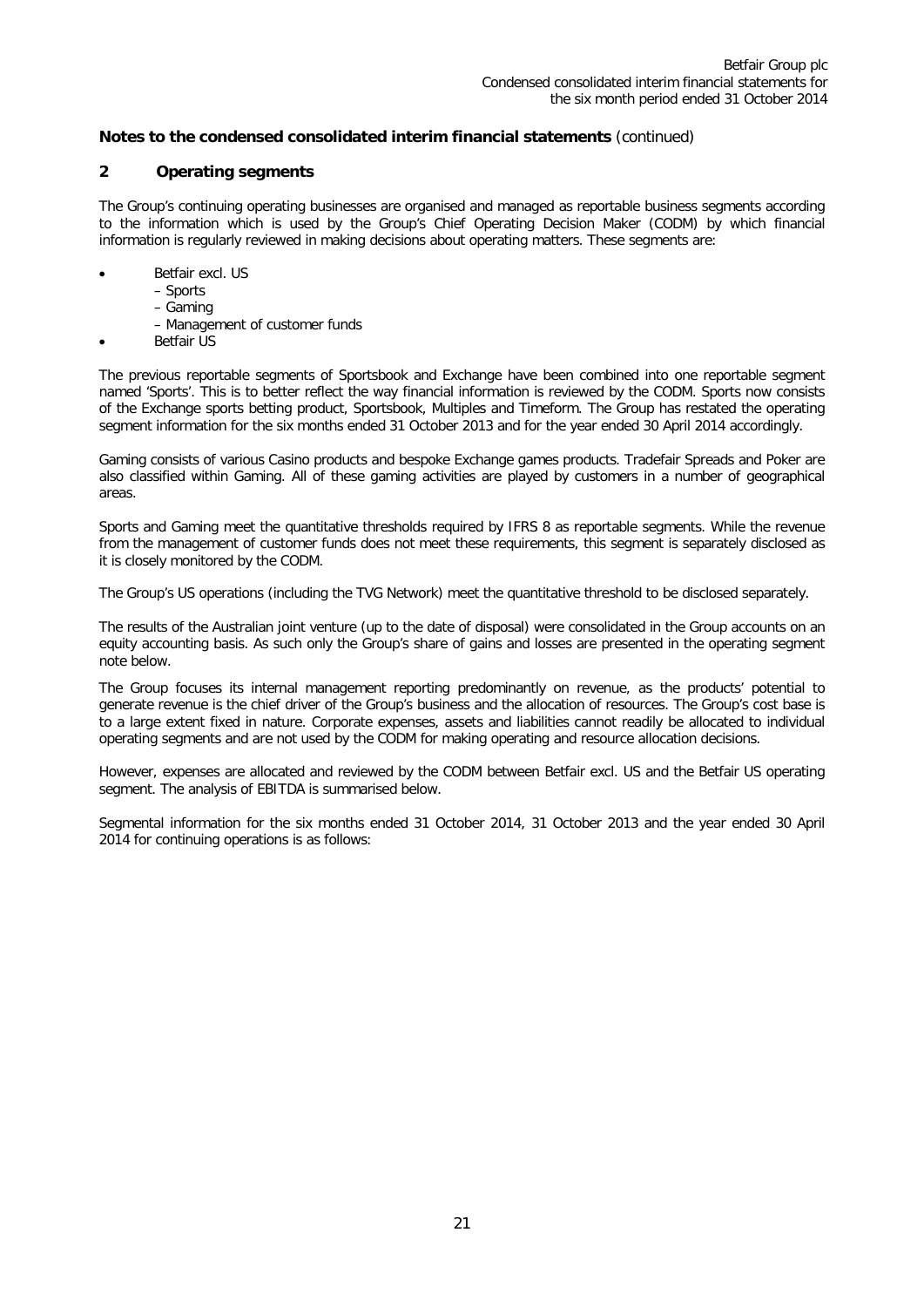## **2 Operating segments** (continued)

## **Six months ended 31 October 2014 (unaudited)**

|                                                                                                                                               |              |              | Management                 |                                  |                            |                             |
|-----------------------------------------------------------------------------------------------------------------------------------------------|--------------|--------------|----------------------------|----------------------------------|----------------------------|-----------------------------|
|                                                                                                                                               | Sports<br>£m | Gaming<br>£m | of customer<br>funds<br>£m | <b>Betfair</b><br>excl. US<br>£m | Betfair<br><b>US</b><br>£m | Group<br>£m                 |
| Revenue                                                                                                                                       | 166.6        | 42.0         | 0.6                        | 209.2                            | 28.4                       | 237.6                       |
| <b>EBITDA</b>                                                                                                                                 |              |              |                            | 70.4                             | 3.5                        | 73.9                        |
| Depreciation and amortisation<br>Net finance income<br>Share of profit of equity accounted investments<br>Profit on disposal of joint venture |              |              |                            |                                  |                            | (14.0)<br>0.9<br>0.1<br>6.4 |
| Profit before tax                                                                                                                             |              |              |                            |                                  |                            | 67.3                        |
| Tax                                                                                                                                           |              |              |                            |                                  |                            | (9.7)                       |
| Profit after tax                                                                                                                              |              |              |                            |                                  |                            | 57.6                        |
| <b>Total assets</b>                                                                                                                           |              |              |                            |                                  |                            | 362.1                       |
| <b>Total liabilities</b>                                                                                                                      |              |              |                            |                                  |                            | 145.4                       |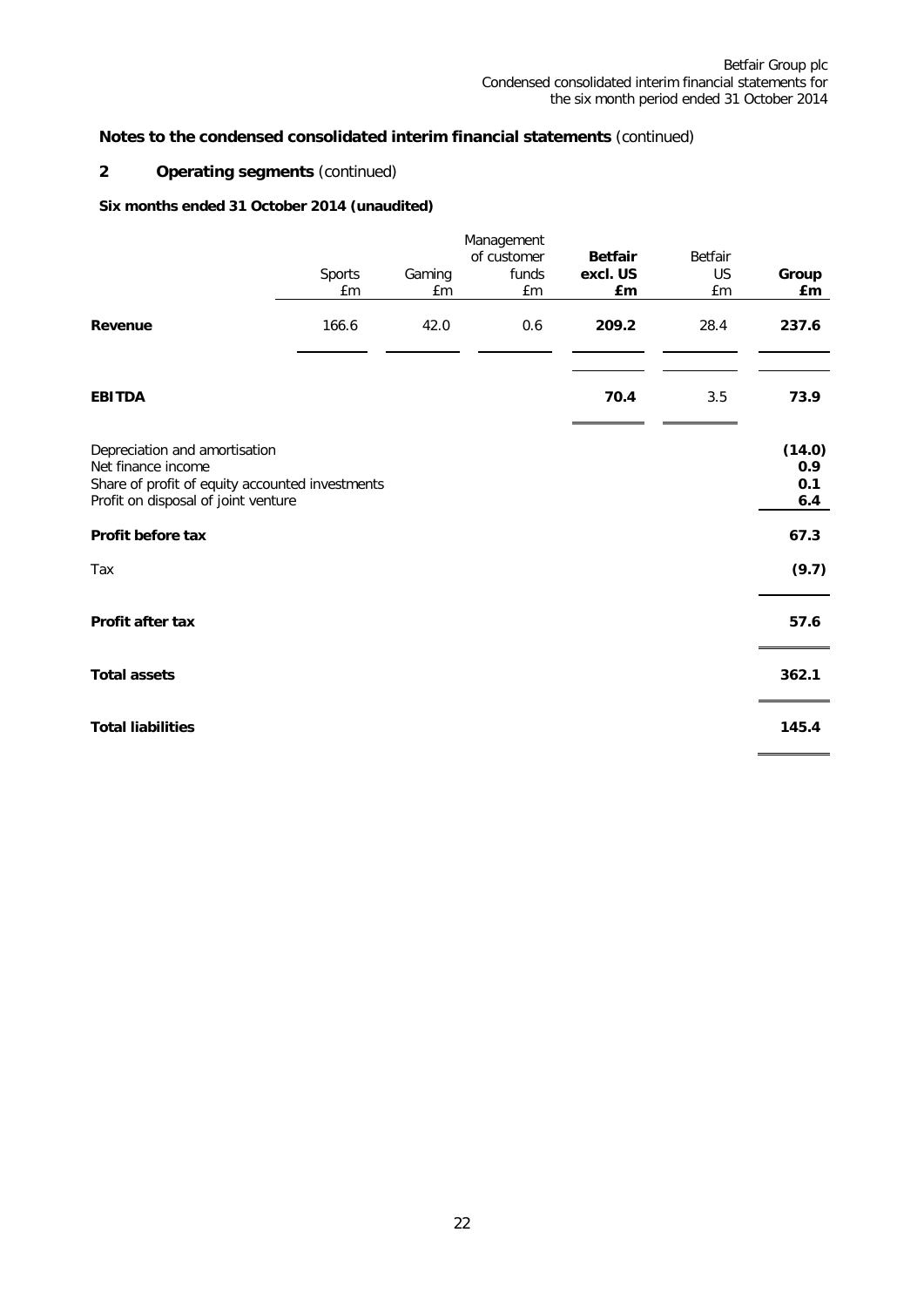## **2 Operating segments** (continued)

Six months ended 31 October 2013 (unaudited)

|                                                                                                       |               |              | Management                 |                           |                                   |                          |
|-------------------------------------------------------------------------------------------------------|---------------|--------------|----------------------------|---------------------------|-----------------------------------|--------------------------|
|                                                                                                       | Sports*<br>£m | Gaming<br>£m | of customer<br>funds<br>£m | Betfair excl.<br>US<br>£m | <b>Betfair</b><br><b>US</b><br>£m | Group<br>£m              |
| Revenue                                                                                               | 133.9         | 29.2         | 0.6                        | 163.7                     | 24.3                              | 188.0                    |
| <b>EBITDA</b>                                                                                         |               |              |                            | 43.7                      | 5.2                               | 48.9                     |
| Depreciation and amortisation<br>Net finance expense<br>Share of loss of equity accounted investments |               |              |                            |                           |                                   | (15.9)<br>(0.3)<br>(1.0) |
| Profit before tax                                                                                     |               |              |                            |                           |                                   | 31.7                     |
| Tax                                                                                                   |               |              |                            |                           |                                   | (4.8)                    |
| Profit after tax                                                                                      |               |              |                            |                           |                                   | 26.9                     |
| <b>Total assets</b>                                                                                   |               |              |                            |                           |                                   | 280.1                    |
| <b>Total liabilities</b>                                                                              |               |              |                            |                           |                                   | 129.6                    |

\* The amount previously disclosed as Exchange and Sportsbook has been combined into Sports to reflect the new organisational structure of reportable segments.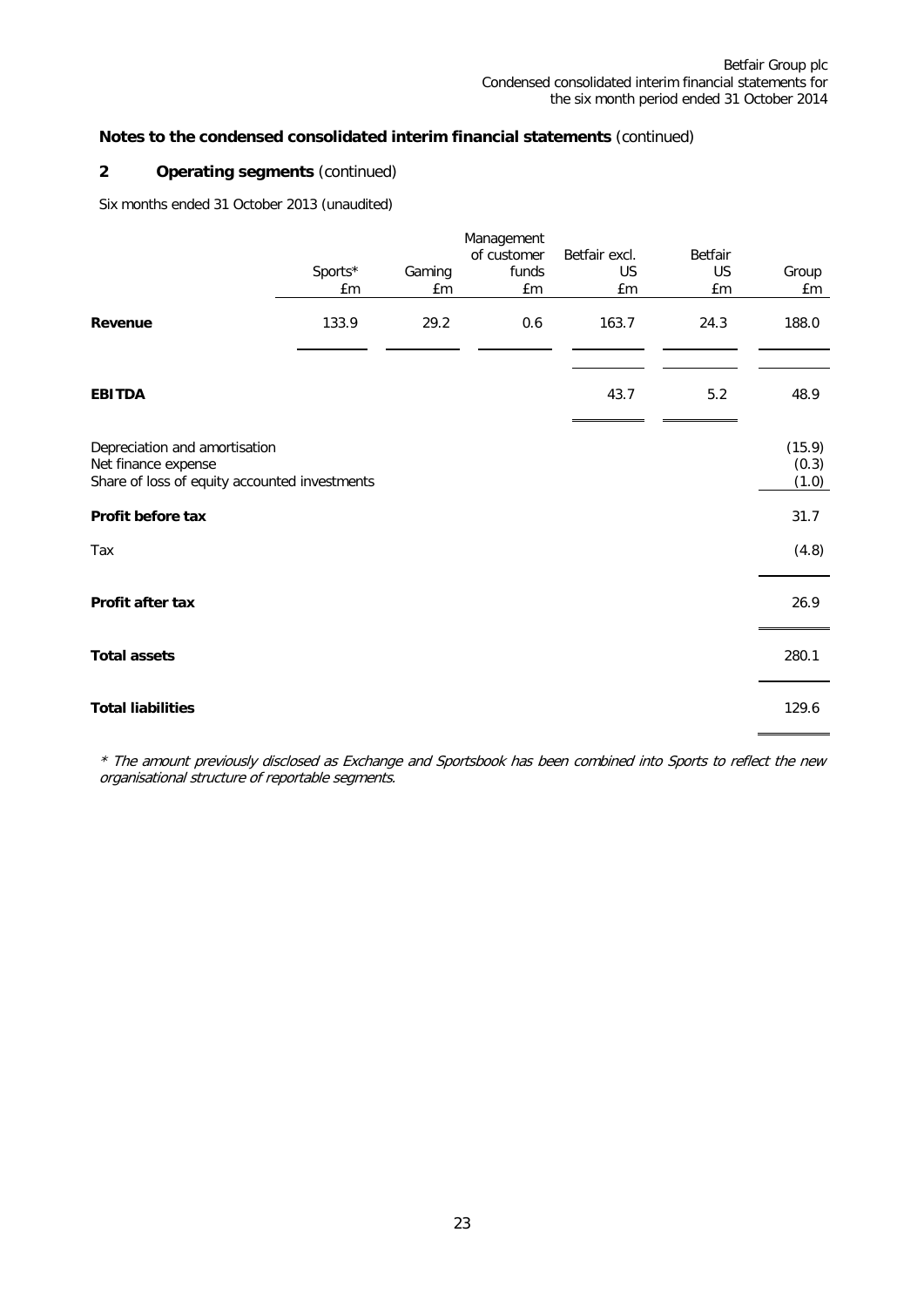## **2 Operating segments** (continued)

Year ended 30 April 2014 (audited)

|                                                                                                      |               |              | Management<br>of customer | Betfair excl. | Betfair  |                        |
|------------------------------------------------------------------------------------------------------|---------------|--------------|---------------------------|---------------|----------|------------------------|
|                                                                                                      | Sports*<br>£m | Gaming<br>£m | funds<br>£m               | US<br>£m      | US<br>£m | Group<br>£m            |
| Revenue                                                                                              | 280.5         | 66.2         | 1.2                       | 347.9         | 45.7     | 393.6                  |
| <b>EBITDA</b>                                                                                        |               |              |                           | 89.1          | 2.0      | 91.1                   |
| Depreciation and amortisation<br>Net finance income<br>Share of loss of equity accounted investments |               |              |                           |               |          | (29.5)<br>0.7<br>(1.2) |
| Profit before tax                                                                                    |               |              |                           |               |          | 61.1                   |
| Tax                                                                                                  |               |              |                           |               |          | (10.1)                 |
| Profit after tax                                                                                     |               |              |                           |               |          | 51.0                   |
| <b>Total assets</b>                                                                                  |               |              |                           |               |          | 309.5                  |
| <b>Total liabilities</b>                                                                             |               |              |                           |               |          | 138.1                  |

\* The amount previously disclosed as Exchange and Sportsbook has been combined into Sports to reflect the new organisational structure of reportable segments.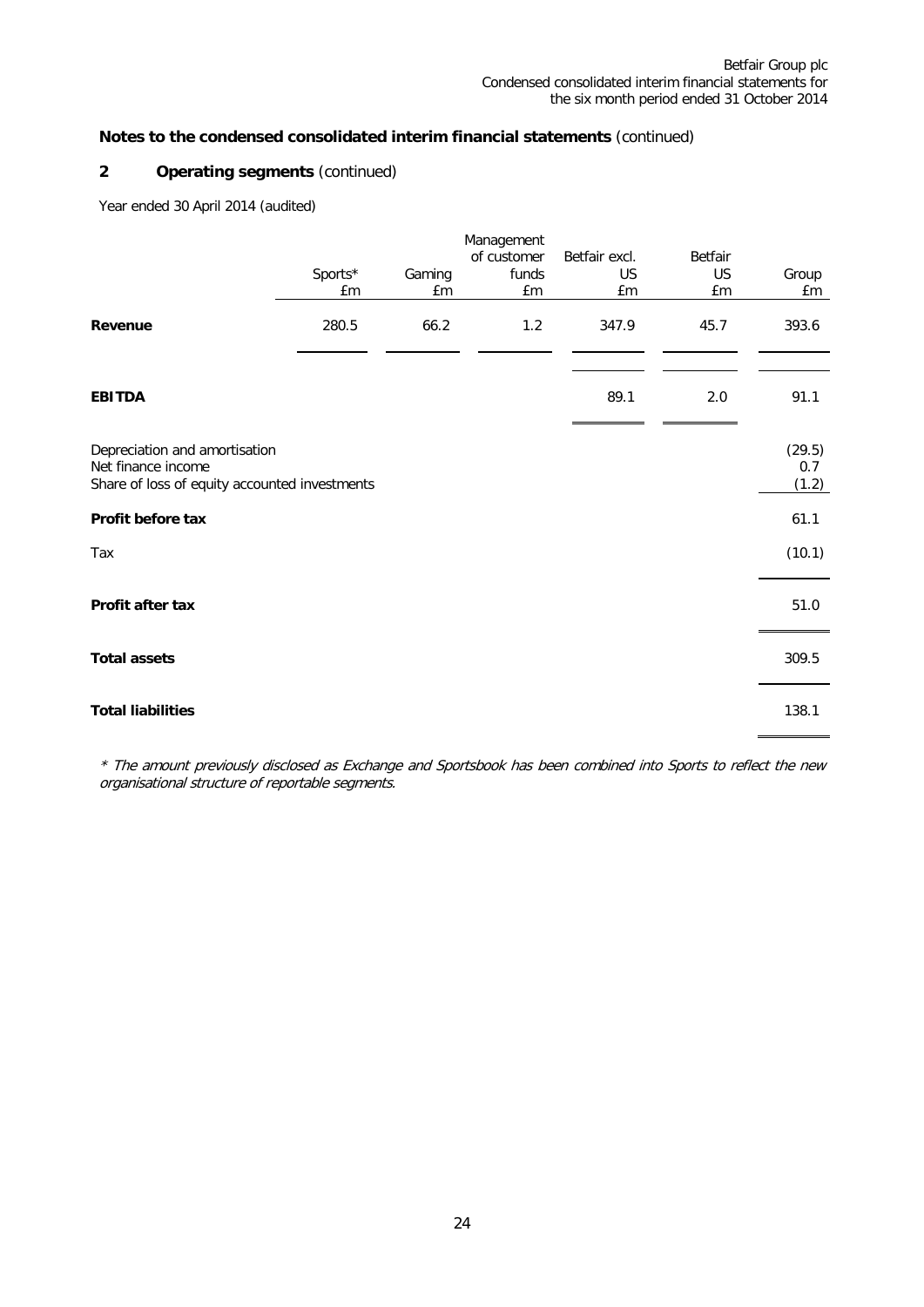## **3 Profit on disposal of joint venture**

|                                     | Six months<br>ended 31<br>October<br>2014<br>(Unaudited)<br>£m | Six months<br>ended 31<br>October<br>2013<br>(Unaudited)<br>£m | Year ended<br>30 April<br>2014<br>(Audited)<br>£m |
|-------------------------------------|----------------------------------------------------------------|----------------------------------------------------------------|---------------------------------------------------|
| Profit on disposal of joint venture | 6.4                                                            | ۰                                                              | -                                                 |

On 12 August 2014, the Group completed the sale of its 50% share in its joint venture, Betfair Australasia Pty Limited, for consideration of A\$10.0m (£5.5m). The shareholder loan owed by the joint venture, which amounted to A\$11.7m (£6.5m), was also repaid to the Group.

## **4 Tax**

Income tax is recognised based on management's best estimate of the underlying effective income tax rate for the full financial year and this income tax rate is then applied to the underlying profit before tax of the six month period. In the period to 31 October 2014 the Group's underlying estimated effective rate is 15.9% (six month period ended 31 October 2013: 16.3%; year ended 30 April 2014: 16.5%).

The Group's consolidated effective tax rate for the period was 14.4% based on a tax charge of £9.7m on a Group consolidated profit before tax of £67.3m (six month period ended 31 October 2013: 15.1%; year ended 30 April 2014: 16.5%). This is lower than the underlying estimated effective rate due to the impact of the non-taxable gain on the disposal by the Group of its 50% share of the Australia joint venture.

The income tax expense for the six month period ended 31 October 2014 is a charge of £9.7m (six months ended 31 October 2013: £4.8m; the year ended 30 April 2014: £10.1m)

With effect from 1 April 2015, the UK Statutory rate of Corporation tax will be reduced to 20%. This has resulted in a blended standard statutory rate of 20.9% in the year ending 30 April 2015, and has been incorporated into the effective tax rate calculation.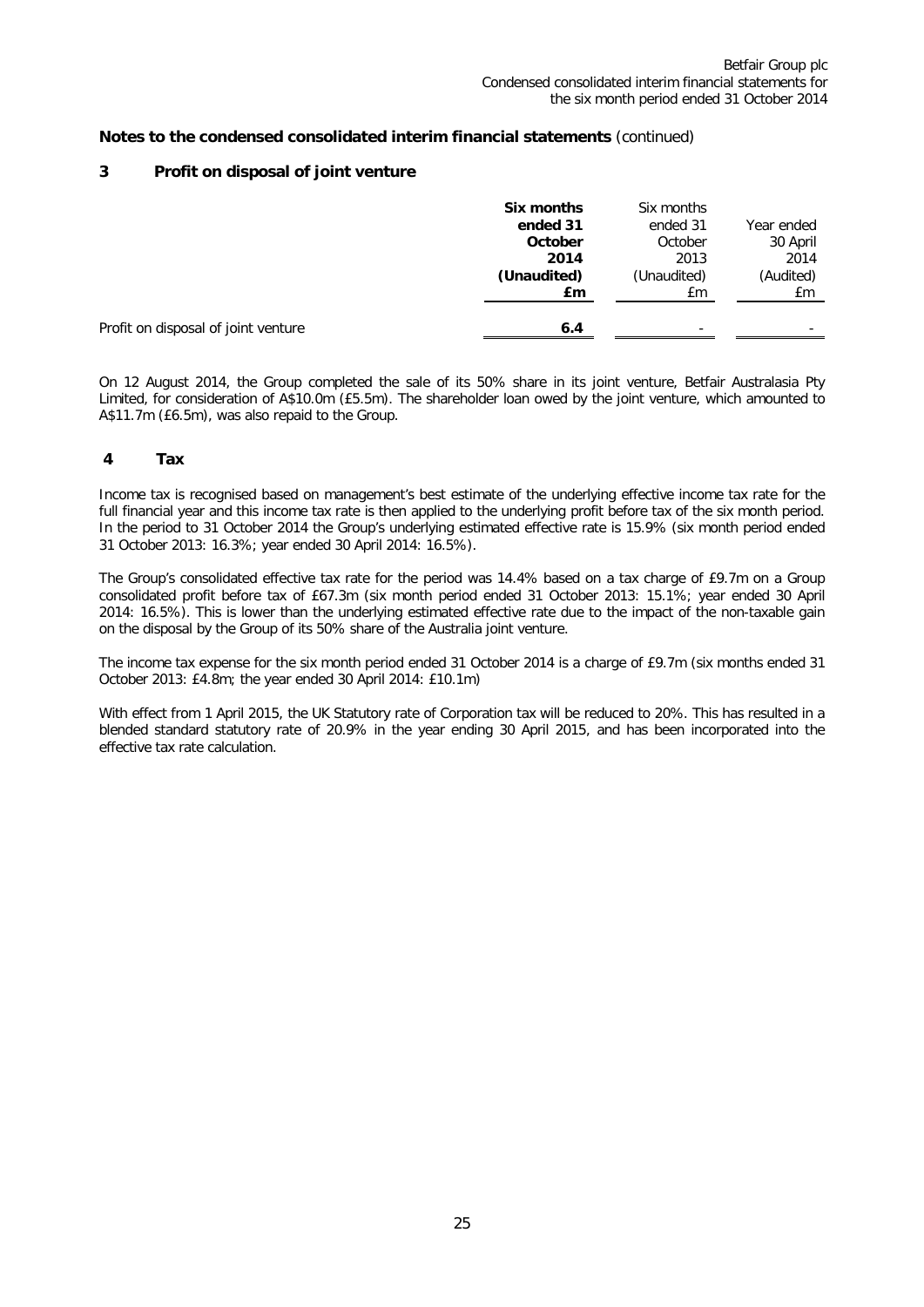## **5 Earnings per share**

## **Basic earnings per share**

The calculation of basic earnings per share for the six month period ended 31 October 2014 was based on the profit attributable to ordinary shareholders of £57.6m (six month period ended 31 October 2013: £26.9m and the year ended 30 April 2014: £51.0m) and a weighted average number of ordinary shares outstanding of 104,726,569 (six months ended 31 October 2013: 103,708,225 and year ended 30 April 2014: 103,975,695), calculated as follows:

|                                   | Six months<br>ended 31<br>October | Six months<br>ended 31<br>October | Year ended 30 |
|-----------------------------------|-----------------------------------|-----------------------------------|---------------|
|                                   | 2014                              | 2013                              | April 2014    |
|                                   | (Unaudited)                       | (Unaudited)                       | (Audited)     |
| Profit for the period / year (£m) | 57.6                              | 26.9                              | 51.0          |
| Weighted average number of shares | 104,726,569                       | 103,708,225                       | 103,975,695   |
| Basic earnings per share          | 55.0 <sub>p</sub>                 | 25.9 <sub>p</sub>                 | 49.0p         |
| Diluted earnings per share        | 53.7 <sub>p</sub>                 | 25.7p                             | 48.1p         |

#### **Diluted earnings per share**

The calculation of diluted earnings per share for the six month period ended 31 October 2014 was based on the profit attributable to ordinary shareholders of £57.6m (six months ended 31 October 2013: £26.9m and the year ended 30 April 2014: £51.0m) and a weighted average number of ordinary shares outstanding after adjustment for the effect of all dilutive potential ordinary shares of 107,216,861 (31 October 2013: 104,621,801 and 30 April 2014: 106,019,686).

#### Profit used for diluted earnings per share

|                                                        | Six months  | Six months  |               |
|--------------------------------------------------------|-------------|-------------|---------------|
|                                                        | ended 31    | ended 31    | Year ended    |
|                                                        | October     | October     | 30 April      |
|                                                        | 2014        | 2013        | 2014          |
|                                                        | (Unaudited) | (Unaudited) | (Audited)     |
|                                                        | £m          | £m          | £m            |
| Profit for the period / year used to determine diluted |             |             |               |
| earnings per share                                     | 57.6        | 26.9        | 51.0          |
| Weighted average number of shares (diluted)            |             |             |               |
|                                                        | Six months  | Six months  |               |
|                                                        | ended 31    | ended 31    |               |
|                                                        | October     | October     | Year ended 30 |
|                                                        | 2014        | 2013        | April 2014    |
|                                                        | (Unaudited) | (Unaudited) | (Audited)     |
| Weighted average number of ordinary shares (basic)     | 104,726,569 | 103,708,225 | 103,975,695   |
| Effect of share options on issue                       | 2,490,292   | 913,576     | 2,043,991     |
|                                                        |             |             |               |
| Weighted average number of ordinary shares (diluted)   | 107,216,861 | 104,621,801 | 106,019,686   |

The average market value of the Company's shares of £10.62 (31 October 2013: £9.29 and 30 April 2014: £9.89) was used to calculate the dilutive effect of share options based on the market value for the period / year that the options were outstanding.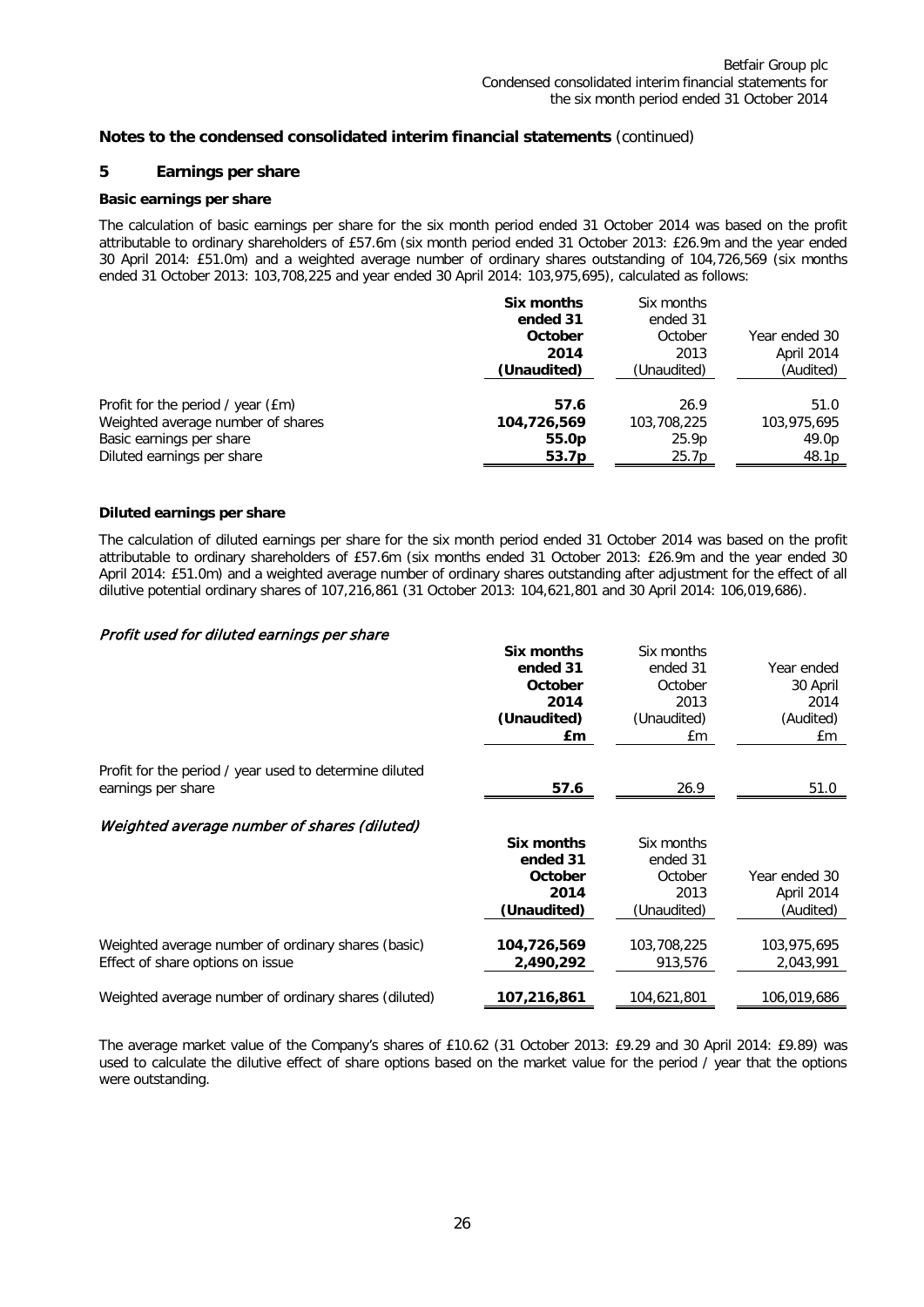## **6 Cash and cash equivalents**

|                           | 31 October  | 31 October  | 30 April  |
|---------------------------|-------------|-------------|-----------|
|                           | 2014        | 2013        | 2014      |
|                           | (Unaudited) | (Unaudited) | (Audited) |
|                           | £m          | Εm          | £m        |
| Cash and cash equivalents | 271.4       | 171.3       | 209.8     |

The above cash and cash equivalent includes £11.8m (31 October 2013: £8.6m and 30 April 2014: £9.0m) of customer funds that are not held on trust in The Sporting Exchange (Clients) Limited in accordance with local regulations. These customer funds that are not held on trust are matched by liabilities of an equal value. The cash and cash equivalents also include an additional £0.8m of restricted cash relating to the Group's financial guarantees (31 October 2013: £5.1m and 30 April 2014: £0.9m).

As at 31 October 2014 £267.4m (31 October 2013: £267.4m and 30 April 2014: £269.0m) was held on trust in The Sporting Exchange (Clients) Limited on behalf of the Group's customers and is equal to the amounts deposited into customer accounts.

## **7 Equity**

#### **Share capital**

|                                                                                                                       | <b>Ordinary shares</b> |                   |                   |  |
|-----------------------------------------------------------------------------------------------------------------------|------------------------|-------------------|-------------------|--|
|                                                                                                                       | 31 October             | 31 October        | 30 April          |  |
|                                                                                                                       | 2014                   | 2013              | 2014              |  |
|                                                                                                                       | (Unaudited)            | (Unaudited)       | (Audited)         |  |
|                                                                                                                       | No.                    | No.               | No.               |  |
| As at 1 May                                                                                                           | 104,988,330            | 104.221.610       | 104.221.610       |  |
| Issued by the Group in relation to:<br>Exercised share options and restricted shares<br><b>Exercised SAYE options</b> | 308,965<br>18,527      | 559.092<br>30,023 | 704,426<br>62,294 |  |
| Total fully paid, ordinary shares of £0.001 each                                                                      | 105,315,822            | 104,810,725       | 104,988,330       |  |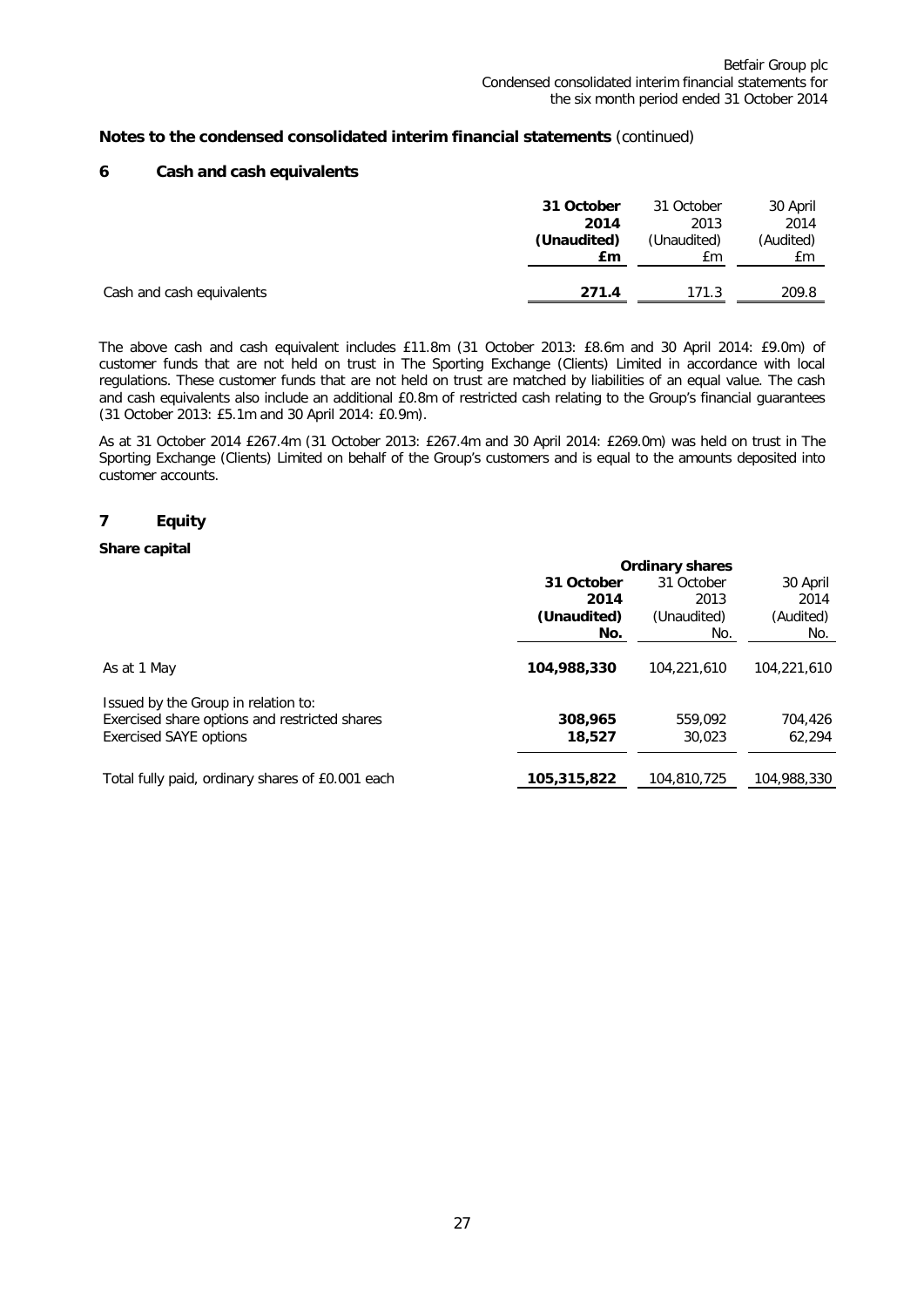## **8 Share-based payments**

The Group had the following share-based payment schemes in operation as at 31 October 2014:

- Share option plans
- Save-As-You-Earn scheme
- Restricted shares scheme
- Long term incentive plan (LTIP), Short term incentive plan (STIP), Management incentive plan (MIP) & Deferred share incentive plan (DSIP)
- Long term Senior Executives' Incentive Plan
- Stakeholder award scheme

The total expense recognised in respect of these schemes for the six month period ended 31 October 2014 was £5.7m (six month period ended 31 October 2013: £4.2m and year ended 30 April 2014: £7.3m).

Employer's National Insurance costs have been included in the charge, which total £0.8m (six month period ended 31 October 2013: £0.6m and year ended 30 April 2014: £0.8m).

During the six months ended 31 October 2014, the Group granted 311,271 (six month period ended 31 October 2013: 500,126 and year ended 30 April 2014: 506,757) share options under the share-based payments schemes.

## **9 Dividends proposed and paid**

The directors have approved an interim dividend of 9.0p per qualifying ordinary share (31 October 2013: 6.0p) to be paid on 16 January 2015. In line with the requirements of IAS 10 – 'Events after the Reporting Period', this dividend has not been recognised within these interim results. The estimated dividend to be paid amounts to £9.4m.

The final dividend for the year ended 30 April 2014 of 14.0p (2013: 9.0p) per qualifying ordinary share, totalling £14.6m (2013: £9.3m) was paid in the period ended 31 October 2014.

## **10 Events after the reporting period**

The Board is proposing, subject to shareholder approval, to return approximately £200m to shareholders. Shareholders will be asked to approve the return of capital at a General Meeting in January and a circular with details of the return will be distributed shortly.